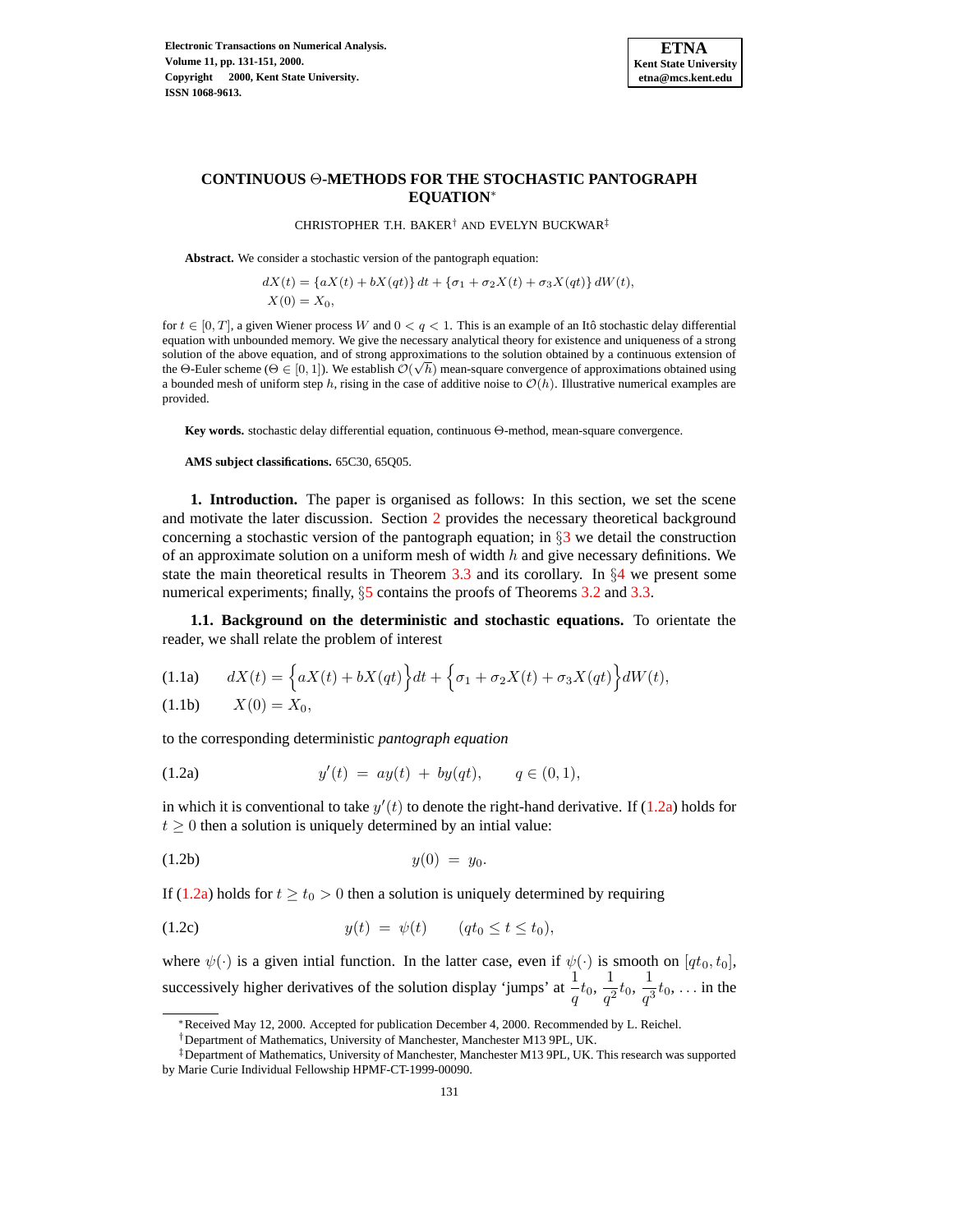case that  $\psi'(t_0) \neq a\psi(t_0) + b\psi(qt_0)$ . Some of the difficulties involved in the numerical simulation of long-time behaviour of the solution of  $(1.2a-b)$  are discussed in [\[17\]](#page-19-0), where earlier work, including  $[12]$ , is also cited.

Since  $qt < t$  when  $t \geq 0$ , [\(1.2a\)](#page-0-0) is (for  $t \geq 0$ ) a *differential equation with time lag.* The quantity  $t - qt$  will be called *the lag* and we note that the delayed argument  $qt$  satisfies  $qt \rightarrow \infty$  as  $t \rightarrow \infty$  but the lag is unbounded. Equation [\(1.2a\)](#page-0-0) provides an example of what are frequently called *delay differential equations*. By analogy, [\(1.1a\)](#page-0-1), which we term the *stochasic pantograph equation* is an example of a *stochastic delay differential equation*.

The problem [\(1.1a\)](#page-0-1) occurs when we allow *(i)* for external noise acting on the system, i.e.  $\sigma_1 \neq 0$ ,  $\sigma_2 = \sigma_3 = 0$ , or *(ii)* for noise in the internal parameters a and b corresponding to  $\sigma_2 \neq 0$  and  $\sigma_3 \neq 0$ , respectively, in our model. We observe that [\(1.1\)](#page-0-2) can be expressed equivalently (incorporating the initial condition) as

<span id="page-1-0"></span>
$$
(1.3)\ \ X(t) = X_0 + \int_0^t aX(s) + bX(qs)\ ds + \int_0^t \sigma_1 + \sigma_2 X(s) + \sigma_3 X(qs)\ dW(s),
$$

where we employ the Itô integral. This is an initial-value problem with solution defined by  $X_0$ . If the problem were defined for  $t \geq t_0 > 0$  it would be necessary (compare [\(1.2c\)](#page-0-3)) to define an initial function  $X(t) = \Psi(t)$  for  $t \in [qt_0, t_0]$  and the properties of  $\Psi(t)$  would affect the discussion. In this article we will be interested in obtaining approximationsto strong solutions of the stochastic pantograph equation. To the best of our knowledge, approximation schemes for stochastic equations with varying lag have not previously been discussed in the literature.

We shall refer to [\(1.2a–](#page-0-0)b) as the *underlying deterministic version* of [\(1.1a–](#page-0-1)b), and to  $(1.1a-b)$  as the stochastic analogue of  $(1.2a-b)$ . The solution trajectories defined by  $(1.1a-b)$ are continuous but not smooth. In consequence the smoothness of solutions of the underlying deterministic problem appears to be of no interest. This claim bears closer examination in the small noise case but, for the present, we consider the initial value problem  $(1.1a - b)$  for which the underlying deterministic problem has a smooth solution.

*Remark 1:* Equation [\(1.2a\)](#page-0-0) and its generalisations possess a wide range of applications. Equation [\(1.2a\)](#page-0-0) arises, for example, in the analysis of the dynamics of an overhead current collection system for an electric locomotive or in the problem of a one-dimensional wave motion, such as that due to small vertical displacements of a stretched string under gravity, caused by an applied force which moves along the string  $(12)$  and  $[26]$ ). Existence, uniqueness and asymptotic properties of the solution of  $(1.2)$  have been considered in [\[7,](#page-19-2) [15\]](#page-19-3). The equation  $(1.2)$  can be used as a paradigm for the construction of numerical schemes for functional-differential equations with unbounded memory, *cf.* [\[5\]](#page-19-4), [\[14\]](#page-19-5), [\[16\]](#page-19-6) (we do not attempt to give a complete list of references here).

**1.2. Additional background.** For the theoretical prerequisites on probability concepts we refer to [\[29\]](#page-20-1). Stochastic calculus and stochastic ordinary differential equation (SODEs) are treated in [\[1\]](#page-19-7) and [\[19\]](#page-19-8); for the theory of stochastic delay differential equation (SDDEs), see (for example) [\[21,](#page-20-2) [24,](#page-20-3) [25\]](#page-20-4). SDDEs with general infinite memory are treated in [\[18\]](#page-19-9), the case of fading memory is considered in [\[23\]](#page-20-5).

One might expect the numerical analysis of delay differential equation (DDEs) and of SODEs to have some bearing upon the problems that concern us here. We refer to  $[2, 4, 30]$  $[2, 4, 30]$  $[2, 4, 30]$  $[2, 4, 30]$  $[2, 4, 30]$  for an overview of the issues in the numerical treatment of DDEs. For an overview of applications and objectives of numerical methods for SODEs, see [\[8\]](#page-19-12), [\[27\]](#page-20-7) or [\[28\]](#page-20-8); for more extensive treatments see [\[20,](#page-20-9) [22\]](#page-20-10).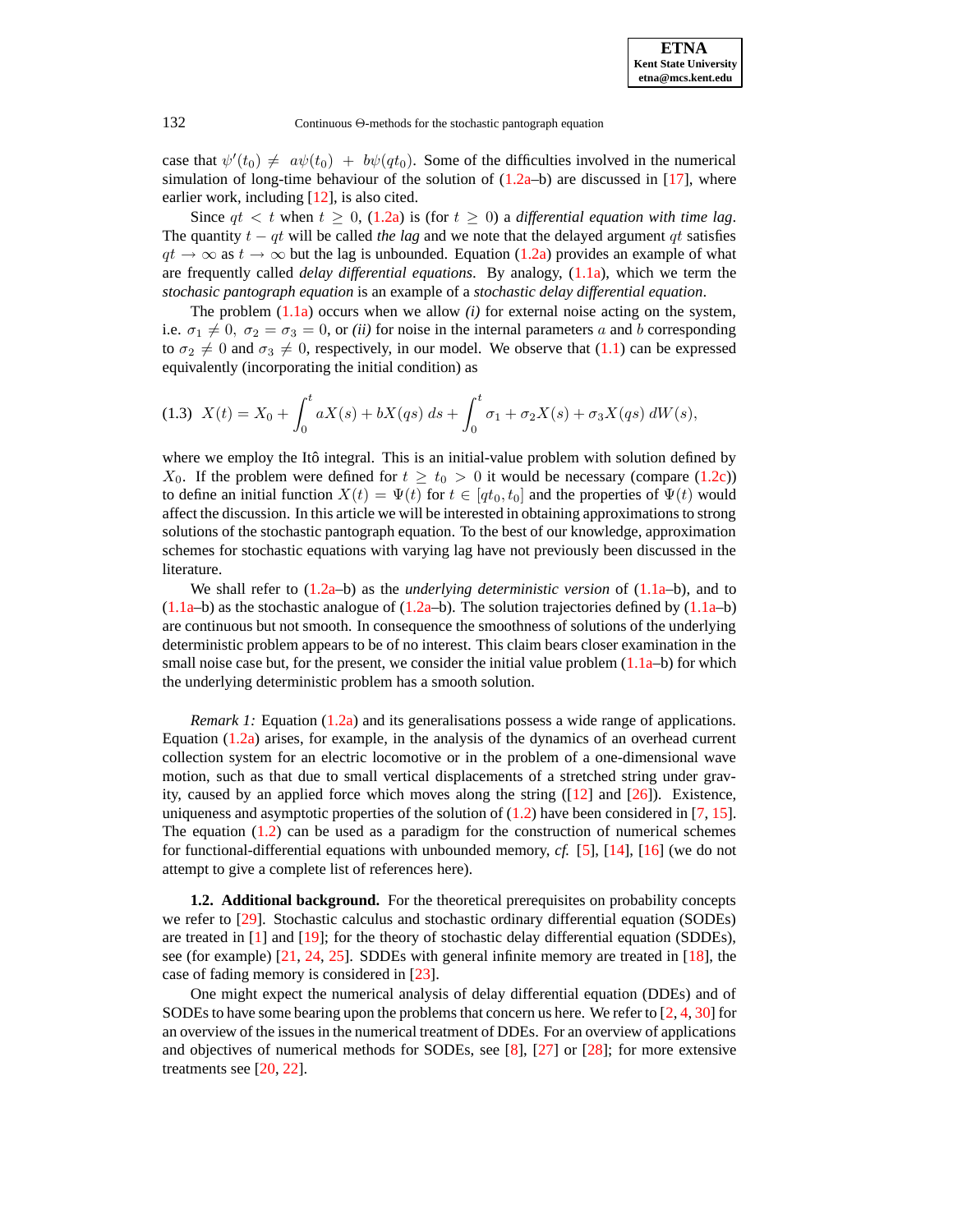#### C. T. H. Baker and E. Buckwar 133

The numerics of evolutionary problems for ordinary differential equations (ODEs), for SODES, for DDEs, and for SDDEs have some features in common. They are associated with a *mesh*

(1.4) 
$$
\mathcal{T}_N := t_0 < t_1 < t_2 \ldots < t_N, \quad \text{with } h_n := t_{n+1} - t_n,
$$

(max  $h_n$  is known as the *width* of  $T_N$ ) such that the computation of a solution (trajectory) proceeds by determining approximate values on the points  $\{t_n\}_{n\geq 0}$  (and thence, if necessary, determining a densely-defined approximation on the subinterval  $[t_n,t_{n+1}]$ ). In this paper we shall consider the case of a uniform mesh with  $h_n \equiv h$ . Since, for  $q \in (0,1)$ , it is usually the case that  $q_t \notin \mathcal{T}_N$ , we shall then require a densely defined approximation. Note that introducing implicitness into the explicit term in  $(1.5)$  can produce unbounded solution values in an individual trajectory (see  $[20]$ , p. 336); Burrage and Tian  $[6]$  have proposed and analysed a method that deals with this type of problem. Our numerical scheme is based on a choice of parameter  $\Theta \in [0,1]$  and (for additional detail, see §[3\)](#page-5-0) the construction of approximations  $\ddot{X}(t) \approx X(t)$  satisfying the equations  $\ddot{X}(t_0) = X_0$  and, for  $0 \le r \le N - 1$ and  $\zeta \in [0,1]$ ,

<span id="page-2-1"></span>
$$
\tilde{X}(t_r + \zeta h) = \tilde{X}(t_r)
$$
\n
$$
(1.5) \quad + \underbrace{\int_{t_r}^{t_r + \zeta h} \left\{ \Theta(a\tilde{X}(t_{r+1}) + b\tilde{X}(qt_{r+1})) + (1 - \Theta)(a\tilde{X}(t_r) + b\tilde{X}(qt_r)) \right\} ds}_{\text{implicit if } \Theta \neq 0}
$$
\n
$$
+ \underbrace{\int_{t_r}^{t_\ell + \zeta h} \left\{ \sigma_1 + \sigma_2 \tilde{X}(t_r) + \sigma_3 \tilde{X}(qt_r) \right\} dW(s)}_{\text{explicit}}.
$$

of course, the above integrals simplify. For comparison, we observe that, by  $(1.3)$ ,  $X(t)$ satisfies the corresponding relation

$$
X(t) = X(t_r) + \int_{t_r}^t aX(s) + bX(qs) ds + \int_{t_r}^t \sigma_1 + \sigma_2 X(s) + \sigma_3 X(qs) dW(s),
$$

for  $t \in [t_r, t_{r+1}]$ . On  $\mathcal{T}_N$ , the approximations satisfy (for  $n \in \{0, 1, \ldots, N-1\}$ )

$$
\widetilde{X}(t_{n+1}) = \widetilde{X}(t_n) + h \left\{ \Theta(a\widetilde{X}(t_{n+1}) + b\widetilde{X}(qt_{n+1})) + (1 - \Theta)(a\widetilde{X}(t_n) + b\widetilde{X}(qt_n)) \right\} \n+ \left\{ \sigma_1 + \sigma_2 \widetilde{X}(t_n) + \sigma_3 \widetilde{X}(qt_n) \right\} \left( W_{(n+1)h} - W_{nh} \right),
$$

wherein  $\Delta W_{n+1} := W_{(n+1)h} - W_{nh}$ , denotes independent  $N(0, h)$ -distributed Gaussian random variables and  $\widetilde{X}(qt_n)$  is obtained from [\(1.5\)](#page-2-1). We shall implement the scheme for computing values of  $\hat{X}(qt_n)$  in an efficient mode. The corresponding deterministic version is easily recognised as the linear Θ–method.

<span id="page-2-0"></span>**2. Theoretical analysis of the stochastic pantograph equation.** Let  $(\Omega, \mathcal{A}, P)$  be a complete probability space with a filtration  $(\mathcal{A}_t)$  satisfying the usual conditions, i.e. the filtration  $(\mathcal{A}_t)_{t>0}$  is right-continuous, and each  $\mathcal{A}_t$ ,  $t \geq 0$ , contains all P-null sets in A. Let  $W(t)$  be a 1-dimensional Wiener process given on the filtered probability space  $(\Omega, \mathcal{A}, P)$ . We consider the scalar stochastic delay differential equation ( $0 = t_0 < T < \infty$ )

<span id="page-2-3"></span><span id="page-2-2"></span>(2.1a) 
$$
dX(t) = \{a X(t) + b X(qt)\} dt + \{\sigma_1 + \sigma_2 X(t) + \sigma_3 X(qt)\} dW(t), \quad t \in [0, T],
$$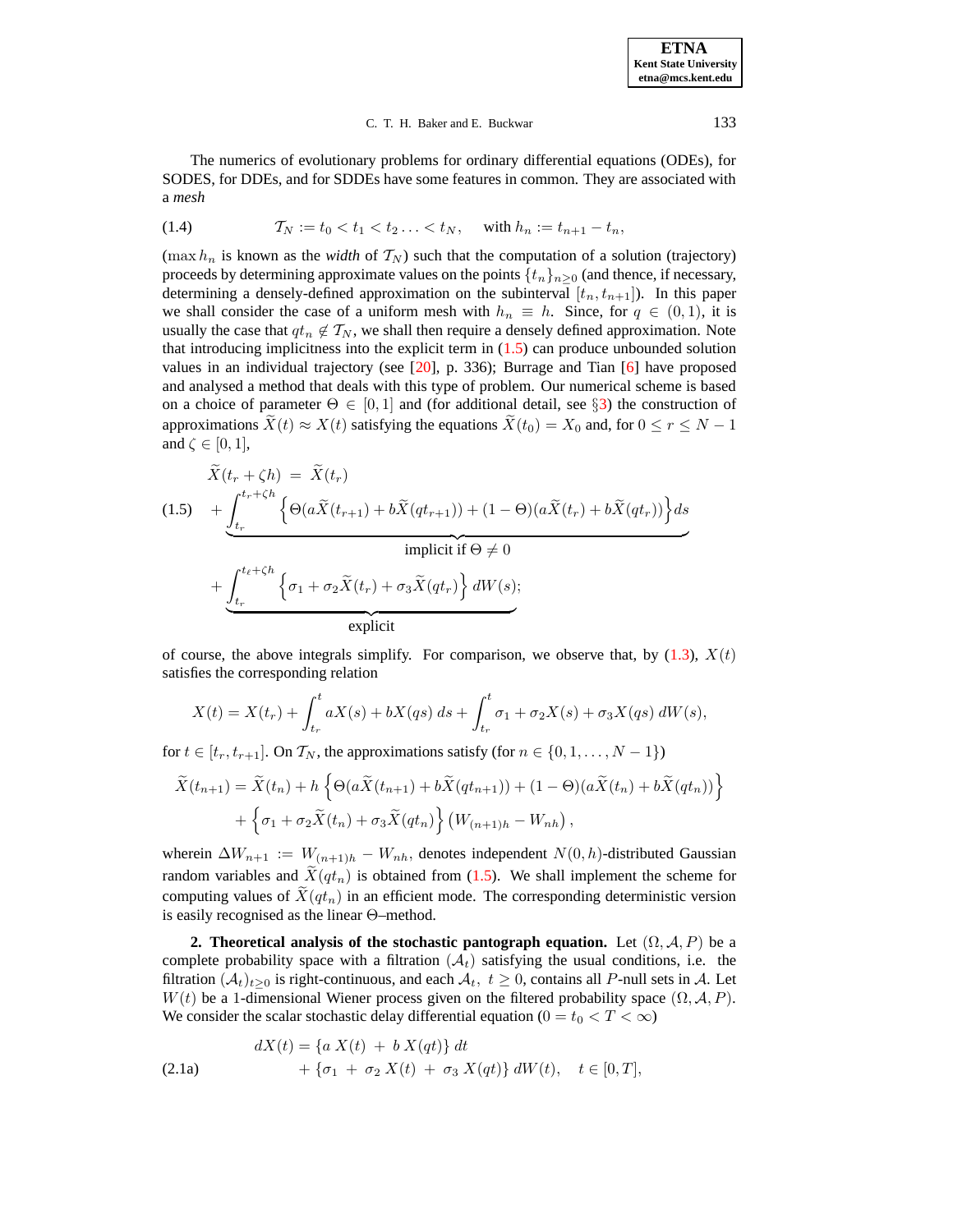$$
X(0) = X_0,
$$

with  $0 < q < 1$  and  $\mathcal{E}|X_0|^2 < \infty$ . The first term on the right-hand-side of [\(2.1a\)](#page-2-2) is usually called the *drift* function and the second term is called the *diffusion* function. The integral version of equation  $(2.1a)$  is given by

<span id="page-3-0"></span>
$$
(2.2)\ \ X(t) = X_0 + \int_0^t aX(s) + bX(qs)\ ds + \int_0^t \sigma_1 + \sigma_2 X(s) + \sigma_3 X(qs)\ dW(s),
$$

for  $t \in [0, T]$ . The second integral in [\(2.2\)](#page-3-0) is a stochastic integral which is to be interpreted in the Itô sense. If  $\sigma_2 = \sigma_3 = 0$  the equation has *additive noise*, otherwise the equation has *multiplicative noise*.

For an R-valued stochastic process  $U(t) : [0, T] \times \Omega \rightarrow \mathbb{R}$ , we write

$$
\mathcal{E}(U) = \int_{\Omega} U \, dP,
$$

and we say that

$$
U \in \mathcal{L}^2 = \mathcal{L}^2(\Omega, \mathcal{A}, P) \quad \text{if} \quad \mathcal{E}(|U|^2) < \infty;
$$

we define the norm

$$
||U||_2 = (\mathcal{E}(|U|^2))^{\frac{1}{2}},
$$

and in this article we will prove convergence in the norm  $\|.\|_2$  of a numerical approximation, as the underlying mesh is refined.

DEFINITION 2.1. An R-valued stochastic process  $X(t) : [0, T] \times \Omega \rightarrow \mathbb{R}$  is called a *strong solution of* [\(2.1\)](#page-2-3), *if it is a measurable, sample-continuous process such that*  $X|[0,T]$  $i$ s  $(A_t)_{0 \le t \le T}$ -adapted, and X satisfies [\(2.1a\)](#page-2-2) or [\(2.2\)](#page-3-0), almost surely, and satisfies the initial *condition*  $X(0) = X_0$ . A *solution*  $X(t)$  *is said to be path-wise unique if any other solution*  $\hat{X}(t)$  *is stochastically indistinguishable from it, i.e.* 

$$
P\Big(X(t) = \widehat{X}(t) \text{ for all } 0 \le t \le T\Big) = 1.
$$

THEOREM 2.2. *If*  $0 < q < 1$  and  $\mathcal{E}|X_0|^2 < \infty$ , then there exists a path-wise unique *strong solution to problem [\(2.1\)](#page-2-3).*

*Proof*. Existence and uniqueness can be established in the usual way by successive approximations, setting

$$
X_0(t) = X_0,
$$
  
\n
$$
X_n(t) = X_0 + \int_0^t \{a X_{n-1}(s) + b X_{n-1}(qs)\} ds
$$
  
\n
$$
+ \int_0^t \{\sigma_1 + \sigma_2 X_{n-1}(s) + \sigma_3 X_{n-1}(qs)\} dW(s).
$$

More general cases have been treated in [\[18\]](#page-19-9).  $\square$ 

We adapt a theorem from Mao  $([21]$  $([21]$ , Lemma 5.5.2), that we will make use of in our analysis.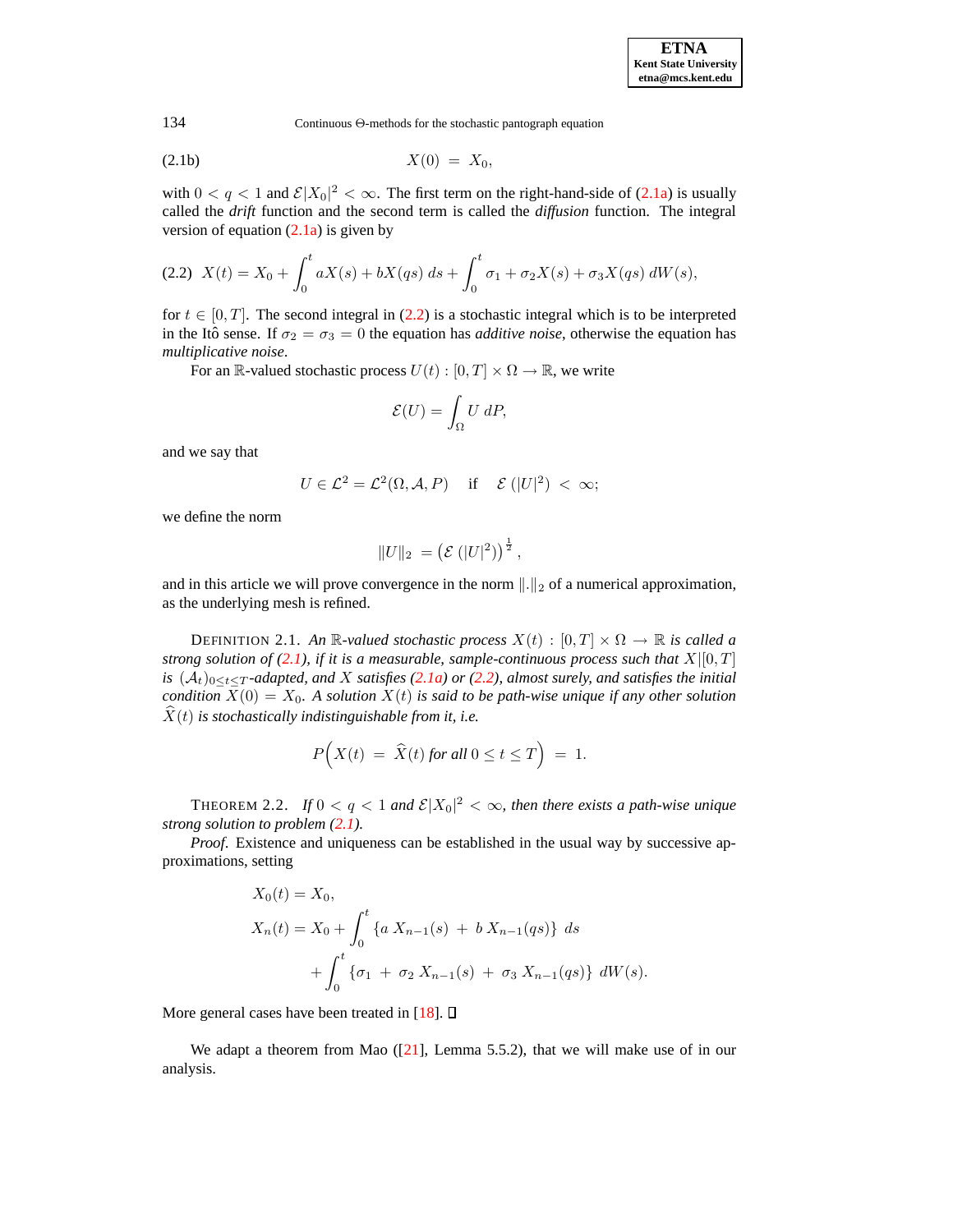<span id="page-4-0"></span>THEOREM 2.3. *The solution of problem [\(2.1\)](#page-2-3) has the property*

(2.3) 
$$
\mathcal{E}\left(\sup_{0\leq t\leq T}|X(t)|^2\right)\leq C_1(T),
$$

<span id="page-4-2"></span>*with*

(2.4a) 
$$
C_1(T) := (\frac{1}{2} + 3 \mathcal{E}|X_0|^2) \exp(18 K (T + 4) T),
$$

(2.4b) 
$$
K := \max(|a|, |b|, |\sigma_1|, |\sigma_2|, |\sigma_3|).
$$

*Moreover, for any*  $0 \le s < t \le T$  *with*  $t - s < 1$ *,* 

<span id="page-4-1"></span>
$$
(2.5) \t\t\t\mathcal{E}|X(t) - X(s)|^2 \leq C_2(T)(t-s),
$$

*where*  $C_2(T) = 12K(1 + 2C_1(T))$ *.* 

*Proof.* Using the inequality  $(a+b+c)^2 \leq 3(a^2+b^2+c^2)$ , Hölder's inequality and Doob's martingale inequality (both may be found in [\[20,](#page-20-9) [21\]](#page-20-2)), we can derive for every  $t \in [0, T]$ 

$$
\mathcal{E}\left(\sup_{0\leq s\leq t}|X(s)|^{2}\right) \leq 3 \mathcal{E}|X_{0}|^{2} + 3 K \mathcal{E}\left(\sup_{0\leq s\leq t}|\int_{0}^{s}1 + X(r) + X(qr) dr|^{2}\right) \n+3 K\mathcal{E}\left(\sup_{0\leq s\leq t}|\int_{0}^{s}1 + X(r) + X(qr) dW(r)|^{2}\right) \n\leq 3 \mathcal{E}|X_{0}|^{2} + 9 K T \int_{0}^{t}1 + \mathcal{E}|X(s)|^{2} + \mathcal{E}|X(qs)|^{2} ds \n+36 K \int_{0}^{t}1 + \mathcal{E}|X(s)|^{2} + \mathcal{E}|X(qs)|^{2} ds \n\leq 3 \mathcal{E}|X_{0}|^{2} + 9 K (T + 4) \int_{0}^{t}1 + 2\mathcal{E}\left(\sup_{0\leq r\leq s}|X(r)|^{2}\right) ds.
$$

Hence

$$
\frac{1}{2} + \mathcal{E} \left( \sup_{0 \le s \le t} |X(s)|^2 \right)
$$
\n
$$
\le \frac{1}{2} + 3 \mathcal{E} |X_0|^2 + 18 K (T + 4) \int_0^t \frac{1}{2} + \mathcal{E} \left( \sup_{0 \le r \le s} |X(r)|^2 \right) ds,
$$

from which the Gronwall inequality (see, *e.g.* [\[20,](#page-20-9) [21\]](#page-20-2)) gives

$$
\frac{1}{2} + \mathcal{E}\left(\sup_{0 \le s \le t} |X(s)|^2\right) \le \left(\frac{1}{2} + 3\mathcal{E}|X_0|^2\right) \exp(18\ K\ (T+4)\ t),
$$

and the required inequality [\(2.3\)](#page-4-0) follows.

The proof of  $(2.5)$  is straightforward: For  $t - s < 1$  we obtain

$$
\mathcal{E}|X(t) - X(s)|^2 \le 2 K \mathcal{E}|\int_s^t X(r) + X(qr) dr|^2
$$
  
+ 2 K \mathcal{E}|\int\_s^t 1 + X(r) + X(qr) dW(r)|^2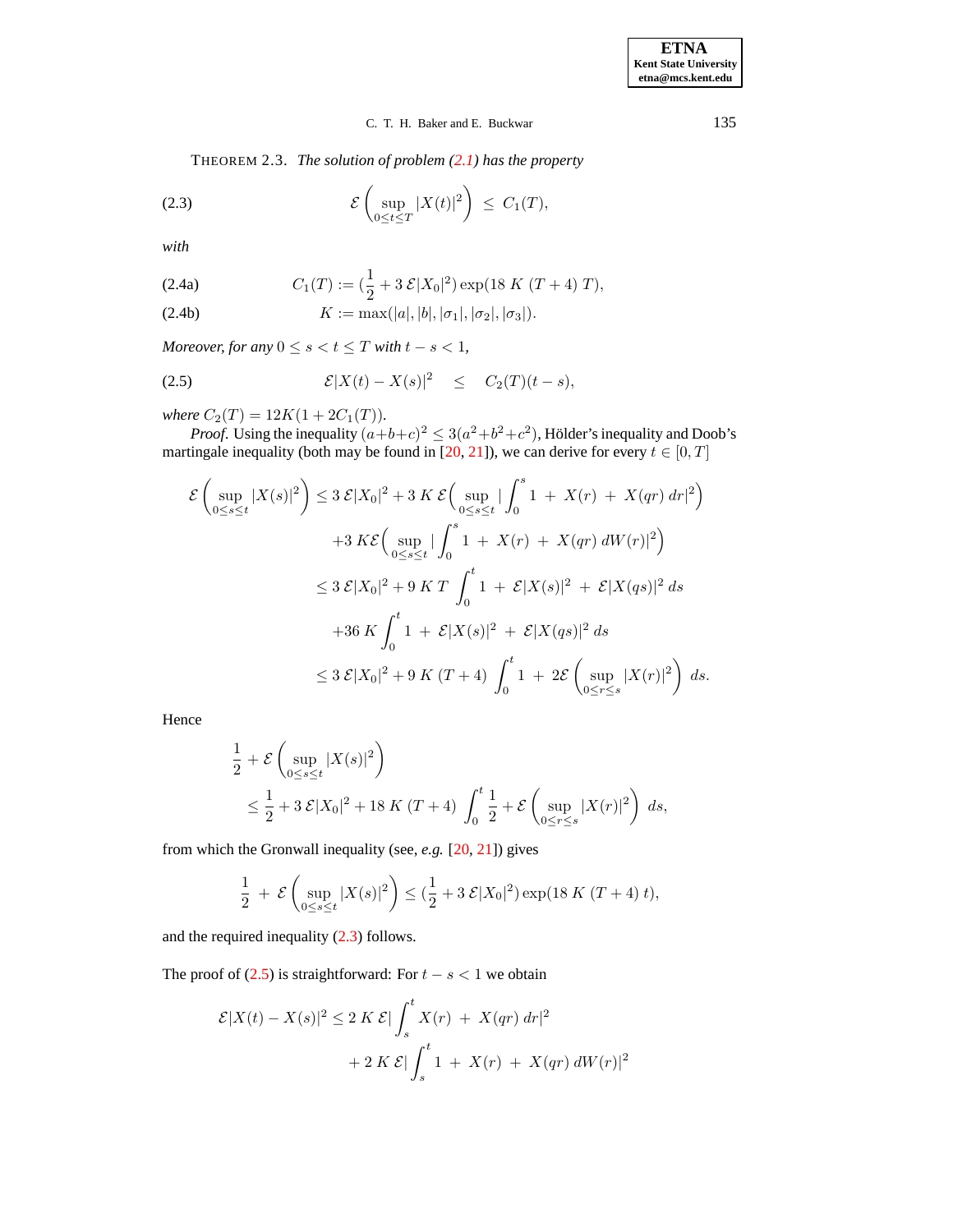$$
\leq 6 K (t - s) \int_{s}^{t} 1 + \mathcal{E}|X(r)|^{2} + \mathcal{E}|X(qr)|^{2} dr
$$
  
+6 K  $\int_{s}^{t} 1 + \mathcal{E}|X(r)|^{2} + \mathcal{E}|X(qr)|^{2} dr$   
 $\leq 6 K (t - s + 1) \int_{s}^{t} 1 + \mathcal{E}|X(r)|^{2} + \mathcal{E}|X(qr)|^{2} dr$   
 $\leq 12 K (1 + 2 C_{1}(T))(t - s). \Box$ 

<span id="page-5-3"></span>LEMMA 2.4. *As a consequence of the preceding theorem we obtain the following estimate for all*  $t \in [0, T]$ 

(2.6) 
$$
\mathcal{E}|aX(t) + bX(qt)| \leq \sqrt{2 L C_1(T)},
$$

*with*  $L = 2 \max(|a|, |b|)$ *. Proof*. We have

$$
|aX(t) + bX(qt)| = \sqrt{|aX(t) + bX(qt)|^2}
$$
  
\n
$$
\leq \sqrt{L(|X(t)|^2 + |X(qt)|^2)}
$$
  
\n
$$
\leq \sqrt{2 L \sup_{0 \leq r \leq T} |X(r)|^2}.
$$

Since  $\mathcal{E}(\sqrt{\eta} \cdot 1) \leq (\mathcal{E}(\sqrt{\eta})^2)^{\frac{1}{2}} \cdot 1$  holds for any  $\eta \in \mathbb{R}^+$  we get

$$
\mathcal{E}|aX(t) + bX(qt)| \leq \sqrt{2 L \mathcal{E}(\sup_{0 \leq r \leq T} |X(r)|^2)}
$$
  

$$
\leq \sqrt{2 L C_1(T)}.\ \Box
$$

<span id="page-5-0"></span>**3. Numerical analysis.** Whilst we discussed in [\[3\]](#page-19-14) the numerical solution of an SDDE with a fixed lag, there appears to be no analysis of numerical methods for SDDEs with varying lag. We propose and analyze a continuous Θ-method to obtain strong approximations of the solution to  $(2.1)$ . We have a mesh

(3.1) 
$$
\mathcal{T}_N := \{t_0, t_1, \ldots, t_N\}, \quad t_n = n \cdot h, \ n = 0, \ldots, N, \quad h = T/N,
$$

with a fixed uniform step h on the interval  $[0, T]$ . Since, in general, the points  $qt_n$  will not be mesh-points and in fact we can define a second non-uniform mesh, which consists of all the  $t_n \in \mathcal{T}_N$  and all the points  $qt_n$ :

$$
(3.2) \t S_{2N} := \{s_0, s_1, \ldots, s_{2N}\}, \t s_0 = t_0, s_1 = qt_1, \ldots, s_{2N} = t_N.
$$

We can also represent any point  $s_\ell \in S_{2N}$ , with  $t_n < s_\ell \leq t_{n+1}$ , by

<span id="page-5-4"></span>(3.3) 
$$
s_{\ell} = t_n + \zeta h, \quad \text{where } t_n, t_{n+1} \in \mathcal{T}_N \text{ and } \zeta \equiv \zeta(s_{\ell}) \in (0, 1].
$$

<span id="page-5-2"></span>We define an approximate solution  $\widetilde{X}(t)$  for all  $t \geq 0$ , which depends upon the parameter  $\Theta$ with  $\Theta \in [0, 1]$ :

<span id="page-5-1"></span>(3.4a)  $\widetilde{X}(t_0) = X_0$ ,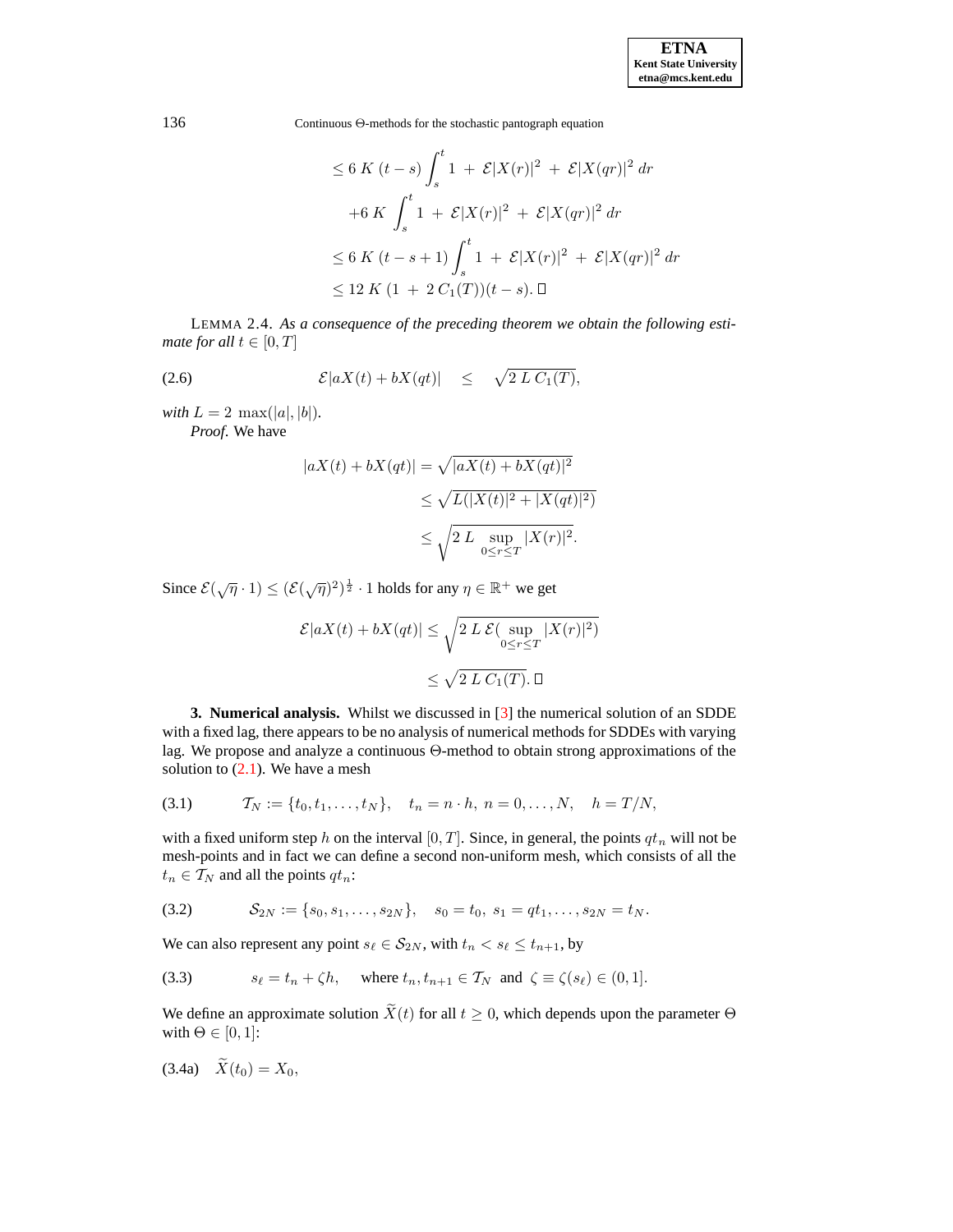C. T. H. Baker and E. Buckwar 137

$$
\tilde{X}(t_{n+1}) = \tilde{X}(t_n)
$$
\n
$$
(3.4b) + h \left\{ \Theta \left( a\tilde{X}(t_{n+1}) + b\tilde{X}(qt_{n+1}) \right) + (1 - \Theta) \left( a\tilde{X}(t_n) + b\tilde{X}(qt_n) \right) \right\}
$$
\n
$$
+ \left\{ \sigma_1 + \sigma_2 \tilde{X}(t_n) + \sigma_3 \tilde{X}(qt_n) \right\} \Delta W_{n+1},
$$

for  $0 \le n \le N - 1$  and with  $\Delta W_{n+1} := W_{(n+1)h} - W_{nh}$ , denoting independent  $N(0, h)$ distributed Gaussian random variables. We can express [\(3.4b\)](#page-5-1) equivalently as

<span id="page-6-0"></span>
$$
\tilde{X}(t_{n+1}) = \tilde{X}(t_n)
$$
\n
$$
(3.5) \qquad + \int_{t_n}^{t_{n+1}} \left\{ \Theta \left( a\tilde{X}(t_{n+1}) + b\tilde{X}(qt_{n+1}) \right) + (1 - \Theta) \left( a\tilde{X}(t_n) + b\tilde{X}(qt_n) \right) \right\} ds
$$
\n
$$
+ \int_{t_n}^{t_{n+1}} \left\{ \sigma_1 + \sigma_2 \tilde{X}(t_n) + \sigma_3 \tilde{X}(qt_n) \right\} dW(s),
$$

for  $0 \leq n \leq N-1$ .

As the approximations of  $X(qt_n)$  are not provided by [\(3.4b\)](#page-5-1), we need a continuous extension that permits evaluation of  $\tilde{X}(s_r)$  at any point  $s_r \in S_{2N}$ . For this purpose we modify [\(3.5\)](#page-6-0) to compute the values  $X(qt_n)$  at  $qt_n = t_\ell + \zeta h$  with  $\zeta \in (0, 1]$ :

<span id="page-6-1"></span>
$$
X(t_{\ell} + \zeta h) = X(t_{\ell})
$$
  
(3.6) 
$$
+ \int_{t_{\ell}}^{t_{\ell} + \zeta h} \left\{ \Theta \left( a \widetilde{X}(t_{l+1}) + b \widetilde{X}(qt_{l+1}) \right) + (1 - \Theta) \left( a \widetilde{X}(t_{\ell}) + b \widetilde{X}(qt_{\ell}) \right) \right\} ds
$$

$$
+ \int_{t_{\ell}}^{t_{\ell} + \zeta h} \left\{ \sigma_1 + \sigma_2 \widetilde{X}(t_{\ell}) + \sigma_3 \widetilde{X}(qt_{\ell}) \right\} dW(s).
$$

We require  $X(t_n)$  to be  $\mathcal{A}_{t_n}$ -measurable at the meshpoints  $t_n$ ,  $n = 0, \ldots N$ .

*Remark* 2: *(i)* When  $\Theta \neq 0$ , the formula in [\(3.4b\)](#page-5-1) is an implicit equation for  $\tilde{X}(t_{n+1})$ . *(ii)* Such a formula (that is, with  $\Theta \neq 0$ ) would normally be called "semi-implicit" because it is implicit only in the drift but is explicit in the diffusion. In the deterministic case,  $\Theta \in [\frac{1}{2}, 1]$ gives better stability properties than  $\Theta \in [0, \frac{1}{2})$ . However, one would suspect that, in the stochastic case, the semi-implicit methods with  $\Theta \in [\frac{1}{2}, 1]$  need not have *robust* stability properties (in particular when the diffusion coefficients are large). We provide some indication of stability in our numerical examples but we do not, in this paper, analyze stability properties theoretically. *(iii)* For  $qt_{n+1} \in [t_n, t_{n+1}]$  (this happens for example at  $n = 0$ , when we wish to compute  $X(t_1)$ ), the formula in [\(3.6\)](#page-6-1) is an implicit equation for  $X(qt_{n+1})$ , containing the unknown quantity  $\tilde{X}(t_{n+1})$ . To proceed, one solves [\(3.6\)](#page-6-1) for  $\tilde{X}(qt_{n+1})$  and inserts the resulting equation into [\(3.4b\)](#page-5-1). The latter then can be solved for  $\tilde{X}(t_{n+1})$ . *(iv)* Using the fixed stepsize h for the approximations  $\tilde{X}(t_n)$ ,  $t_n \in \mathcal{T}_N$  makes it possible to construct the path of the Wiener process from left to right on the fixed, but non-uniform mesh  $\mathcal{S}_{2N}$ .

DEFINITION 3.1. *(i) The local truncation error for the continuous* Θ*-method is defined, for a given*  $\Theta$ *,*  $t_n \in T_N$  *and*  $\zeta \in [0,1]$  *as the sequence of random variables* 

$$
\delta_h(t_n,\zeta) = X(t_n + \zeta h)
$$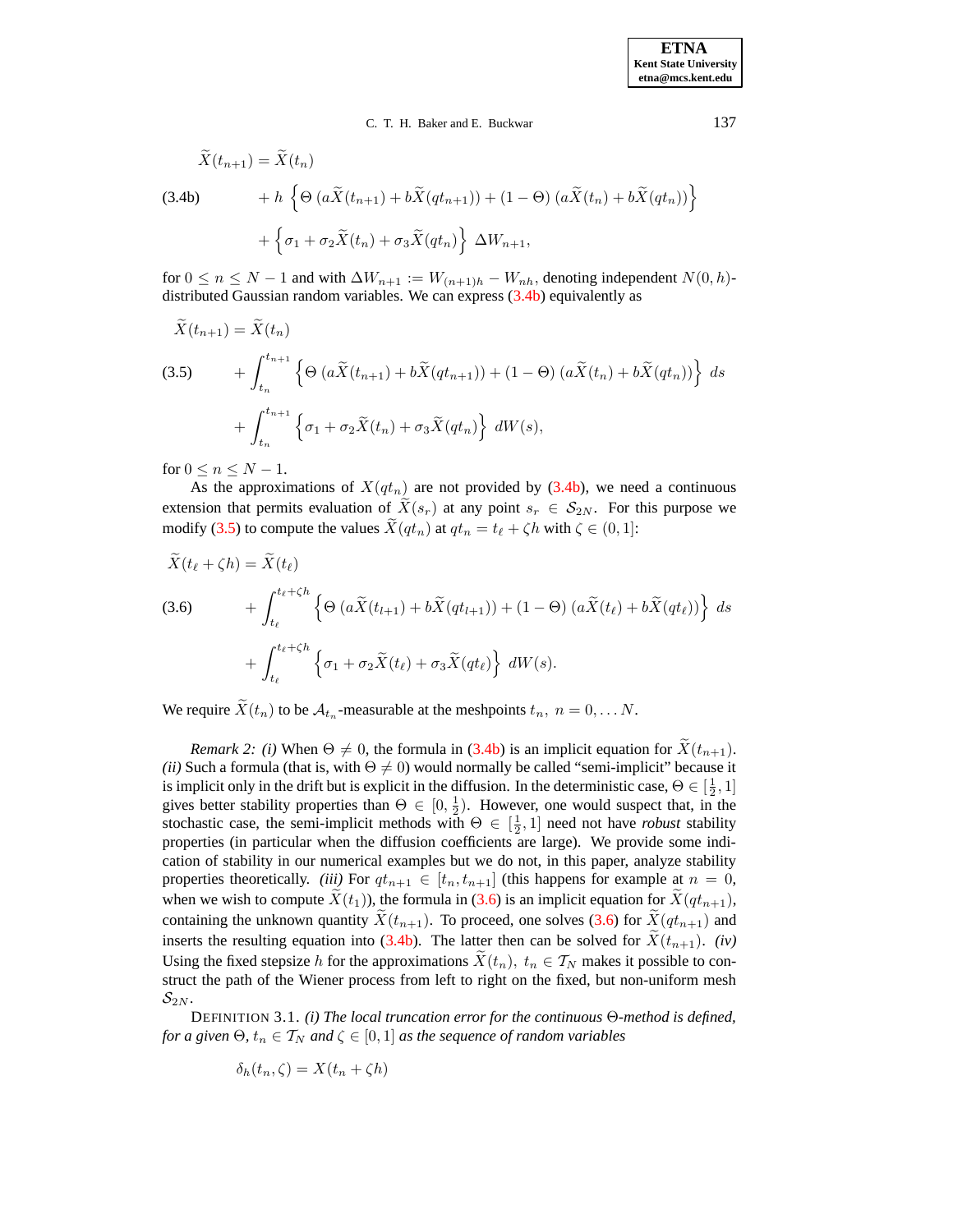$$
- \left\{ X(t_n) + \int_{t_n}^{t_n + \zeta h} \left( \Theta \left( a X(t_{n+1}) + b X(qt_{n+1}) \right) \right) ds \right\}
$$

$$
+ \int_{t_n}^{t_n + \zeta h} \left( (1 - \Theta) \left( a X(t_n) + b X(qt_n) \right) \right) ds
$$

$$
+ \int_{t_n}^{t_n + \zeta h} \left( \sigma_1 + \sigma_2 X(t_n) + \sigma_3 X(qt_n) \right) dW(s) \right\}.
$$

*(ii) The* Θ*-method is said to be consistent with order*  $p_1$  *in the mean and with order*  $p_2$  *in* the mean-square sense *if the following estimates hold with*  $p_2 \geq \frac{1}{2}$  $\frac{1}{2}$  and  $p_1 \geq p_2 + \frac{1}{2}$  $\frac{1}{2}$ .

(3.7) 
$$
\max_{0 \leq n \leq N-1} \sup_{\zeta \in [0,1]} |\mathcal{E}(\delta_h(t_n,\zeta))| \leq C h^{p_1} \text{ as } h \to 0,
$$

*and*

(3.8) 
$$
\max_{0 \le n \le N-1} \sup_{\zeta \in [0,1]} (\mathcal{E}|\delta_h(t_n,\zeta)|^2)^{\frac{1}{2}} \le C h^{p_2} \text{ as } h \to 0,
$$

*where the (generic) constant* C *does not depend on* h*, but may depend on* T *and the initial data.*

*(iii) We denote by*  $\epsilon(t_n)$  *the global error of the*  $\Theta$ *-method, i.e. the sequence of random variables*

(3.9) 
$$
\epsilon(t_n) = X(t_n) - \widetilde{X}(t_n), \qquad n = 1, \ldots, N.
$$

*Note* that  $\epsilon(t_n)$  is  $\mathcal{A}_{t_n}$ -measurable since both  $X(t_n)$  and  $X(t_n)$  are  $\mathcal{A}_{t_n}$ -measurable random *variables.*

*(iv)* For fixed  $T < \infty$  the approximations  $\widetilde{X}(\cdot)$  are convergent in the mean-square sense *on meshpoints with order* p *if*

<span id="page-7-2"></span>(3.10) 
$$
\max_{1 \leq n \leq N} \left( \mathcal{E} | \epsilon(t_n) |^2 \right)^{\frac{1}{2}} \leq C h^p \text{ as } h \to 0.
$$

<span id="page-7-1"></span>THEOREM 3.2. *If*  $0 < q < 1$ *, the continuous*  $\Theta$ *-method for problem [\(2.1\)](#page-2-3) is consistent (a) with order* 2 *in the mean and (b) with order* 1 *in the mean square.*

We now state the main theorem of this article.

THEOREM 3.3. Suppose that  $0 < q < 1$ . Then

<span id="page-7-0"></span>1. *The recurrence relation [\(3.4b\)](#page-5-1) has a unique solution, if*

(3.11) 
$$
h < h^* = \begin{cases} \frac{1}{\Theta(|a|+q|b|)}, & \Theta \in (0,1], \\ +\infty & \Theta = 0, \end{cases}
$$

*and*

2. *The approximation [\(3.4\)](#page-5-2) of the strong solution of [\(2.1\)](#page-2-3) on* [0, T] *is convergent on mesh-points in the mean-square sense with order*  $\frac{1}{2}$ *.* 

The proofs of Theorems [3.2](#page-7-1) and [3.3](#page-7-0) are given in Section [5.](#page-9-0) As a corollary to Theorem [3.3](#page-7-0) we have the following result.

<span id="page-7-3"></span>THEOREM 3.4. *If equation [\(2.1a\)](#page-2-2) has additive noise, then the* Θ*-method is consistent with order*  $p_1 = 2$  *in the mean and order*  $p_2 = 3/2$  *in the mean square, which implies an order of convergence*  $p = 1$  *in the mean-square-sense.*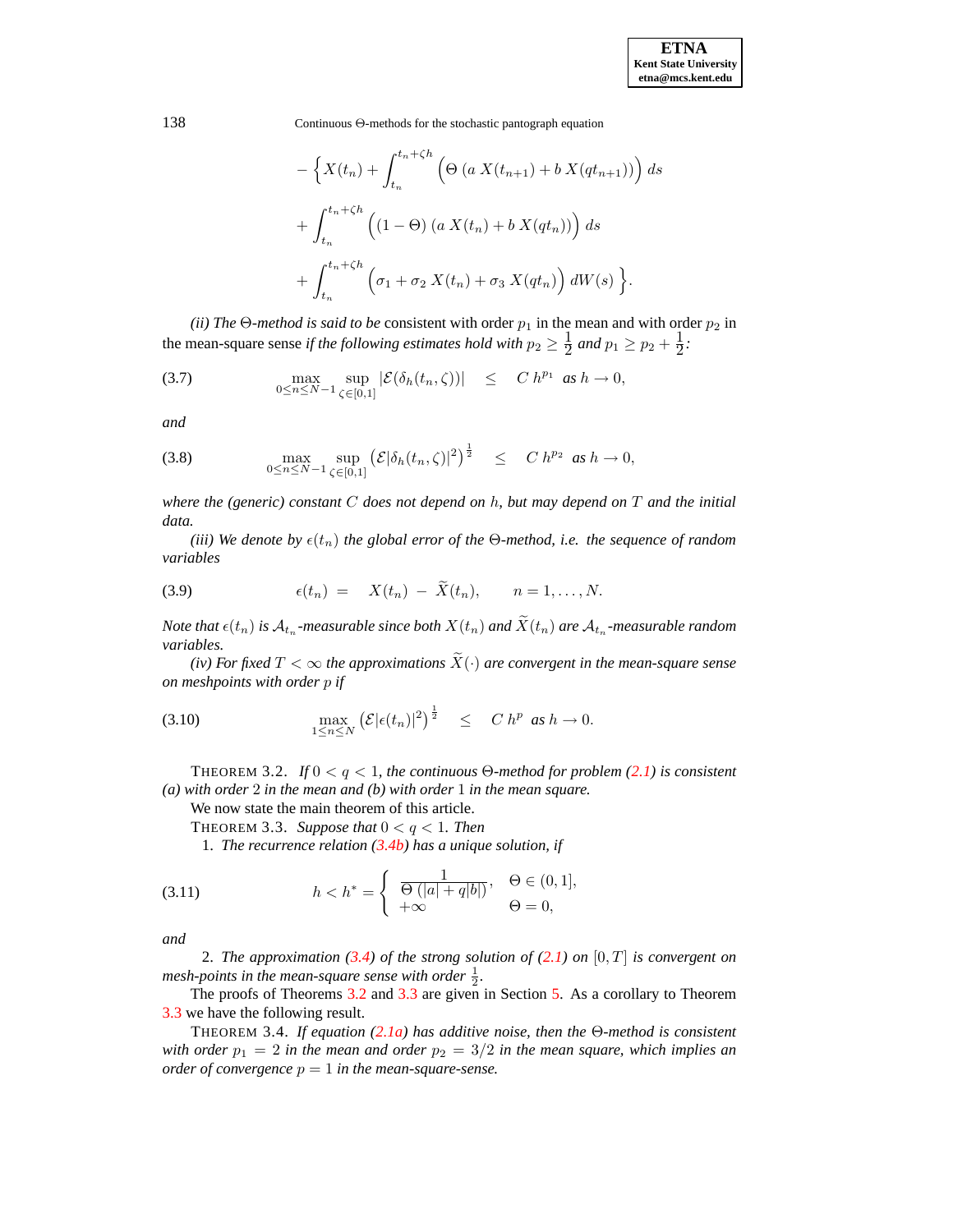*Proof.* In this case the term containing the Itô integral in the expression of the local error  $\delta_h(t_n, \zeta)$  vanishes, an appropriate modification of the proof of Theorem [3.2,](#page-7-1) part b), yields the desired result.  $\square$ 

*Remark* 3: In [\[10\]](#page-19-15) it was shown that a method must have an order of convergence of at least 1 to guarantee convergence to the correct solution of a stochastic ordinary differential equation if adaptive step-size techniques are applied. This implies that one cannot hope to employ adaptive step-size techniques successfully, with the Θ-method.

<span id="page-8-0"></span>**4. Numerical experiments.** We have performed numerical experiments in which the method  $(3.4)$  is applied to

<span id="page-8-1"></span>(4.1) 
$$
dX(t) = \{a X(t) + b X(qt)\} dt + \{\sigma_1 + \sigma_2 X(t) + \sigma_3 X(qt)\} dW(t), \quad t \in [0, T],
$$

with initial value  $X(0) = 1$ . In the examples I, II and III we have used the parameters  $T = 2$ ,  $a = -1.5$ ,  $b = 1$ ,  $q = 0.5$  in [\(4.1\)](#page-8-1) and method [\(3.4\)](#page-5-2) with  $\theta = 1$ . Each test was performed with two levels of noise intensity in one of the parameters  $\sigma_i$ ,  $i = 1, 2, 3$ . In the examples IV, V, and VI we have used the parameters  $T = 2$ ,  $a = -16$ ,  $b = 2$ ,  $q = 0.8$  in  $(4.1)$  and method  $(3.4)$  with the stepsize  $h = 1/8$ .

One of our tests concerned the illustration of the theoretical order of convergence. If we square both sides of [\(3.10\)](#page-7-2) we obtain the mean-square error  $\mathcal{E}|X(T) - \tilde{X}_N|^2$  which should be bounded by  $C h^{2p}$ . The mean-square-error at the final time T was estimated in the following way. A set of 20 blocks each containing 100 outcomes  $(\omega_{i,j}; 1 \le i \le 20, 1 \le j \le 100)$ , were simulated and for each block the estimator  $\epsilon_i = \frac{1}{10}$  $\frac{1}{100} \sum_{j=1}^{100} |X(T, \omega_{i,j}) - \widetilde{X}_N(\omega_{i,j})|^2$  was formed. The 'explicit solution' was computed on a very fine mesh (usually 2048 steps). In the table below  $\epsilon$  denotes the mean of this estimator, which was itself estimated in the usual way:  $\epsilon = \frac{1}{20}$  $\frac{1}{20} \sum_{i=1}^{20} \epsilon_i.$ 

In deterministic numerical analysis one can sometimes establish the existence of an expansion of an error  $\varepsilon(h)$  in terms of powers of the step size h, of the form (say)  $\varepsilon(h)$  =  $\mu_1(t)h^{\nu_1} + \mathcal{O}(h^{\nu_2})$  with  $\nu_2 > \nu_1 > 0$  and  $\mu_1 \neq 0$ . One can then estimate the asymptotic rate of convergence  $\nu_1$  by computing  $|\varepsilon(h)|$  for differing, sufficiently small,  $h > 0$ ; in particular,  $|\varepsilon(h/2)|/|\varepsilon(h)| \to \frac{1}{2}$  $v_1$  as  $h \to 0$ . In the case of stochastic differential equations, the existence of an expansion of the error is, to the best of our knowledge, only established for weak approximations. In spite of that, the 'ratio' of errors, given below for the approximations to the pantograph equation in the tables are consistent with the theoretical order of convergence, as stated in Theorem [3.3](#page-7-0) (see examples I and II in Tables [4.1](#page-9-1) and [4.2,](#page-9-2) respectively) and Theorem [3.4](#page-7-3) (see example III in Table [4.3\)](#page-9-3). It may therefore be possible to show theoretically that, under appropriate conditions,  $\{\mathcal{E}|X(T) - \widetilde{X}_N|^2\}^{\frac{1}{2}} = \mu_p \widetilde{h}^p + \mathcal{O}(h^{p+1}).$ 

The Figures [4.1,](#page-10-0) [4.2](#page-10-1) and [4.3](#page-10-2) (results for examples IV, V, and VI) suggest an improvement in the stability behaviour of the Θ-methods, when changing from explicit ( $\Theta = 0$ ) to implicit  $(\Theta = 0.5)$ .

In what follows we present two intriguing examples of behaviour of trajectories. In the first one we add noise to the example of the deterministic pantograph equation, that was considered (and computed numerically) in [\[12\]](#page-19-1) and [\[17\]](#page-19-0):

(4.2) 
$$
y'(t) = 0.95y(t) - y(0.99t), \quad y(0) = 1, t \in [0, 150].
$$

Our numerical solution decreases rapidly, stays very small for a considerably long period of time and then increases exponentially, as does the exact solution. We have computed

<span id="page-8-2"></span>(4.3) 
$$
dX(t) = \{0.95X(t) - X(0.99t)\} dt + \sigma_2 X(t) dW(t), \quad X(0) = 1,
$$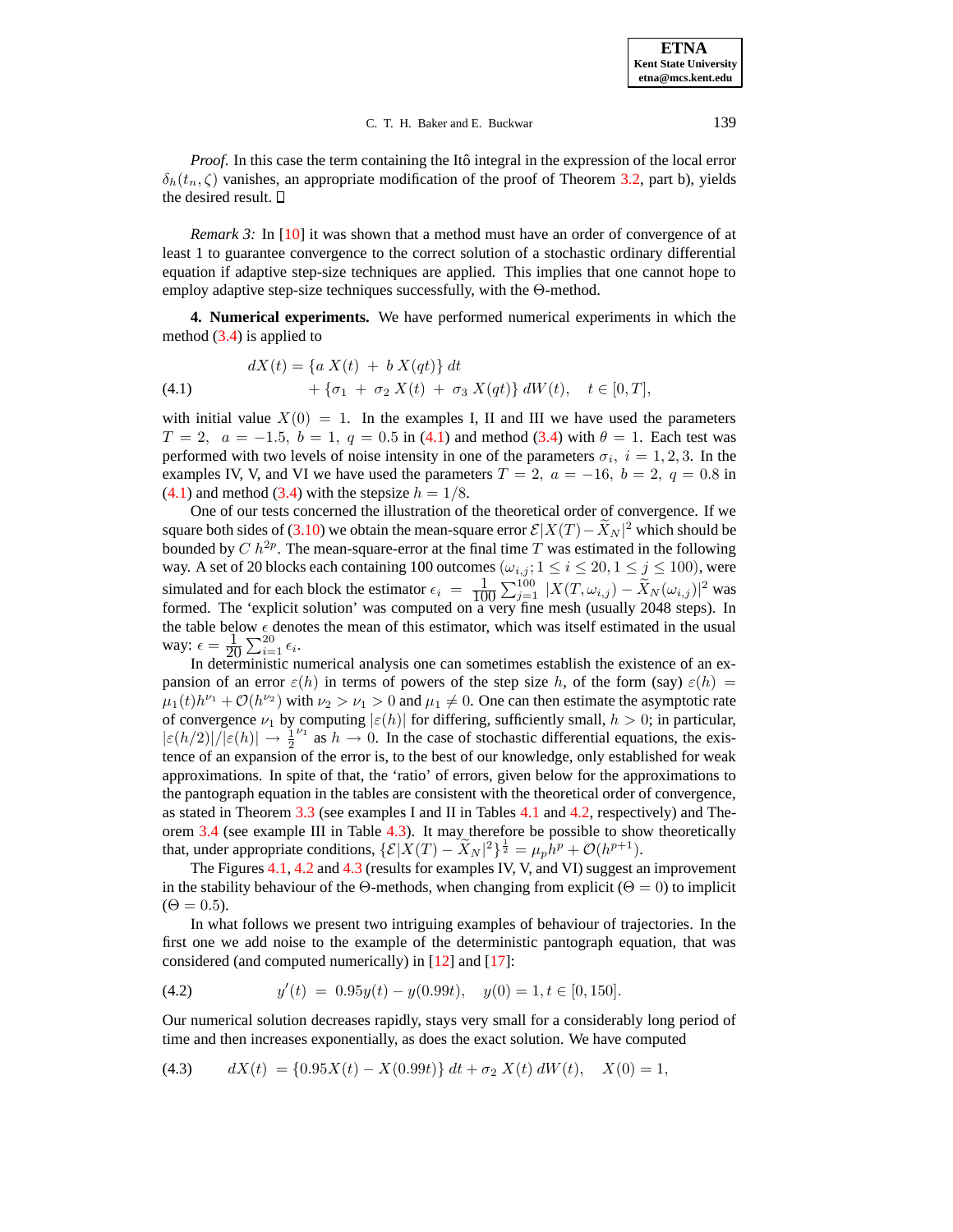140 Continuous Θ-methods for the stochastic pantograph equation

| Time step | Ia $\epsilon$ | ratio | Ib $\epsilon$ | ratio |  |  |  |
|-----------|---------------|-------|---------------|-------|--|--|--|
| 0.125     | 0.00126       | *     | 0.03234       | $*$   |  |  |  |
| 0.0625    | 0.000593      | 2.1   | 0.02374       | 1.4   |  |  |  |
| 0.03125   | 0.000287      | 2.1   | 0.01175       | 2     |  |  |  |
| 0.015625  | 0.000128      | 2.2   | 0.00431       | 2.2   |  |  |  |
| TABLE 4.1 |               |       |               |       |  |  |  |

*Example Ia*  $\sigma_2 = 0.5$ *, Ib*  $\sigma_2 = 1$ *,*  $\sigma_i = 0$ *,*  $i = 1, 3$ 

<span id="page-9-1"></span>

| Time step   | $\Pi$ a $\epsilon$ | ratio         | IIb $\epsilon$ | ratio |  |  |  |
|-------------|--------------------|---------------|----------------|-------|--|--|--|
| 0.125       | 0.00131            | $\frac{1}{2}$ | 0.02284        | 索     |  |  |  |
| 0.0625      | 0.00057            | 2.3           | 0.01209        | 19    |  |  |  |
| 0.03125     | 0.000245           | 2.3           | 0.00497        | 2.4   |  |  |  |
| 0.015625    | 0.00011            | 2.2           | 0.002583       | 1.9   |  |  |  |
| TABLE $4.2$ |                    |               |                |       |  |  |  |

*Example IIa*  $\sigma_3 = 0.5$ *, IIb*  $\sigma_3 = 1$ *,*  $\sigma_i = 0$ *,*  $i = 1, 2$ 

<span id="page-9-2"></span>

| Time step                                                                                                                                                                                                                                                                                           | IIIa $\epsilon$ | ratio | IIIb $\epsilon$ | ratio         |  |  |  |
|-----------------------------------------------------------------------------------------------------------------------------------------------------------------------------------------------------------------------------------------------------------------------------------------------------|-----------------|-------|-----------------|---------------|--|--|--|
| 0.125                                                                                                                                                                                                                                                                                               | 0.00074         | *     | 0.002776        | $\frac{1}{2}$ |  |  |  |
| 0.0625                                                                                                                                                                                                                                                                                              | 0.000185        |       | 0.000742        | 37            |  |  |  |
| 0.03125                                                                                                                                                                                                                                                                                             | 5.189E-05       | 3.6   | 0.00018         | 4.1           |  |  |  |
| 0.015625                                                                                                                                                                                                                                                                                            | 1.2097E-05      | 4.3   | 4.401E-05       | 4.1           |  |  |  |
| TABLE 4.3                                                                                                                                                                                                                                                                                           |                 |       |                 |               |  |  |  |
| $\sim$ 0 $\sim$ 0 $\sim$ 0 $\sim$ 0 $\sim$ 0 $\sim$ 0 $\sim$ 0 $\sim$ 0 $\sim$ 0 $\sim$ 0 $\sim$ 0 $\sim$ 0 $\sim$ 0 $\sim$ 0 $\sim$ 0 $\sim$ 0 $\sim$ 0 $\sim$ 0 $\sim$ 0 $\sim$ 0 $\sim$ 0 $\sim$ 0 $\sim$ 0 $\sim$ 0 $\sim$ 0 $\sim$ 0 $\sim$ 0 $\sim$ 0 $\sim$ 0 $\sim$ 0 $\sim$ 0 $\sim$<br>ററ |                 |       |                 |               |  |  |  |

*Example IIIa*  $\sigma_1 = 0.5$ *, IIIb*  $\sigma_1 = 1$ *,*  $\sigma_i = 0$ *,*  $i = 2, 3$ 

<span id="page-9-3"></span>for  $t \in [0, 160]$  and  $\sigma_2 = 0, 0.1, 0.3, 0.5, \Theta = 0.5$  for various trajectories of the Wiener process. A typical outcome is presented in Figures [4.4](#page-11-0) and [4.5.](#page-11-1)

In our second example we have changed the value of  $q$  in

<span id="page-9-4"></span>(4.4) 
$$
dX(t) = \{-X(t) + 0.9X(qt)\} dt + \sigma_2 X(t) dW(t), \quad X(0) = 1,
$$

from 0.1 to 0.9. In Figures [4.6](#page-12-0) to [4.9](#page-12-1) are shown representatives of typical trajectories. One cannot draw conclusions from a small set of sample trajectories, but (assuming the numerical solutions to be accurate) the results raise some interesting questions about the relative merits of deterministic and stochastic models of the real-life pantograph.

<span id="page-9-0"></span>**5. Proofs of Theorems 3.2 and 3.3.** *Proof of Theorem [3.2](#page-7-1)*: For the SDDE [\(2.1\)](#page-2-3) and the Θ-method [\(3.4\)](#page-5-2) the local error  $\delta_h(t_n, \zeta)$  takes the special form:

(5.1)  
\n
$$
\delta_h(t_n, \zeta) = a \int_{t_n}^{t_n + \zeta h} X(s) - (\Theta X(t_{n+1}) + (1 - \Theta)X(t_n)) ds
$$
\n
$$
+ b \int_{t_n}^{t_n + \zeta h} X(qs) - (\Theta X(qt_{n+1}) + (1 - \Theta)X(qt_n)) ds
$$
\n
$$
+ \int_{t_n}^{t_n + \zeta h} \sigma_2(X(s) - X(t_n)) + \sigma_3(X(qs) - X(qt_n)) dW(s),
$$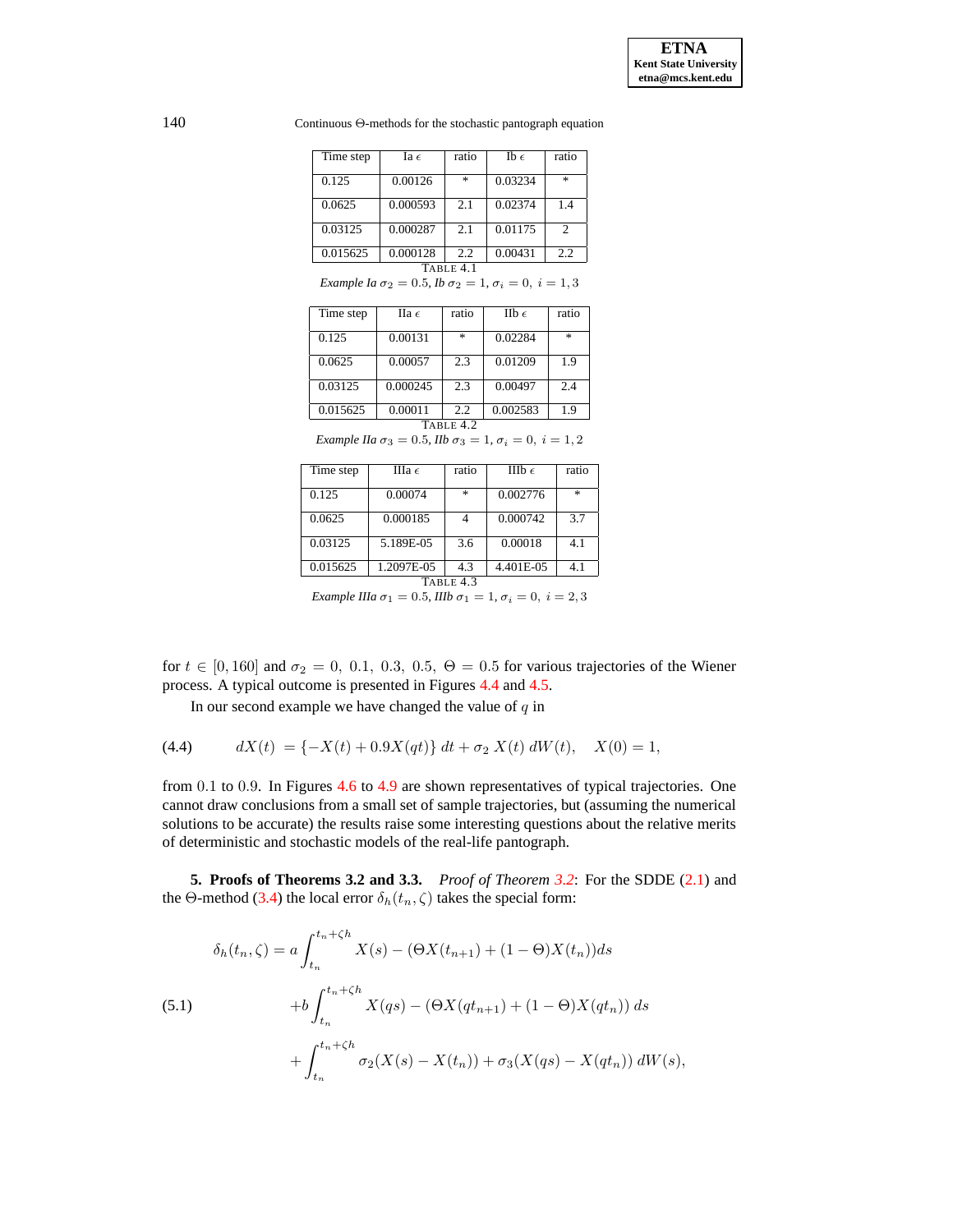

FIG. 4.1. *Example IV*  $\sigma_1 = 0.5$ ,  $\sigma_i = 0$ ,  $i = 2, 3$  *left:*  $\Theta = 0$ , *right:*  $\Theta = 0.5$ 

<span id="page-10-0"></span>

FIG. 4.2. *Example*  $V \sigma_2 = 0.5$ ,  $\sigma_i = 0$ ,  $i = 1, 3$  *left:*  $\Theta = 0$ , *right:*  $\Theta = 0.5$ 

<span id="page-10-1"></span>

<span id="page-10-2"></span>FIG. 4.3. *Example VI*  $\sigma_3 = 0.5$ ,  $\sigma_i = 0$ ,  $i = 1, 2$  *left:*  $\Theta = 0$ , *right:*  $\Theta = 0.5$ 

for  $n = 0, \ldots, N - 1$ . We will frequently make use of the fact that for all  $0 \le u \le t \le T$  the equation

$$
X(t) - X(0) = \int_0^t aX(s) + bX(qs) ds + \int_0^t \sigma_1 + \sigma_2 X(s) + \sigma_3 X(qs) dW(s)
$$

is equivalent to

<span id="page-10-3"></span>
$$
(5.2)\ \ X(t) - X(u) = \int_u^t aX(s) + bX(qs)\ ds + \int_u^t \sigma_1 + \sigma_2 X(s) + \sigma_3 X(qs)\ dW(s).
$$

First we prove consistency in the mean with order 2. We have

$$
|\mathcal{E}(\delta_h(t_n,\zeta))| \le |a| \, |\mathcal{E}\Big(\int_{t_n}^{t_n+\zeta h} X(s) - X(t_n) + \Theta(X(t_{n+1}) - X(t_n))\,ds\Big)|
$$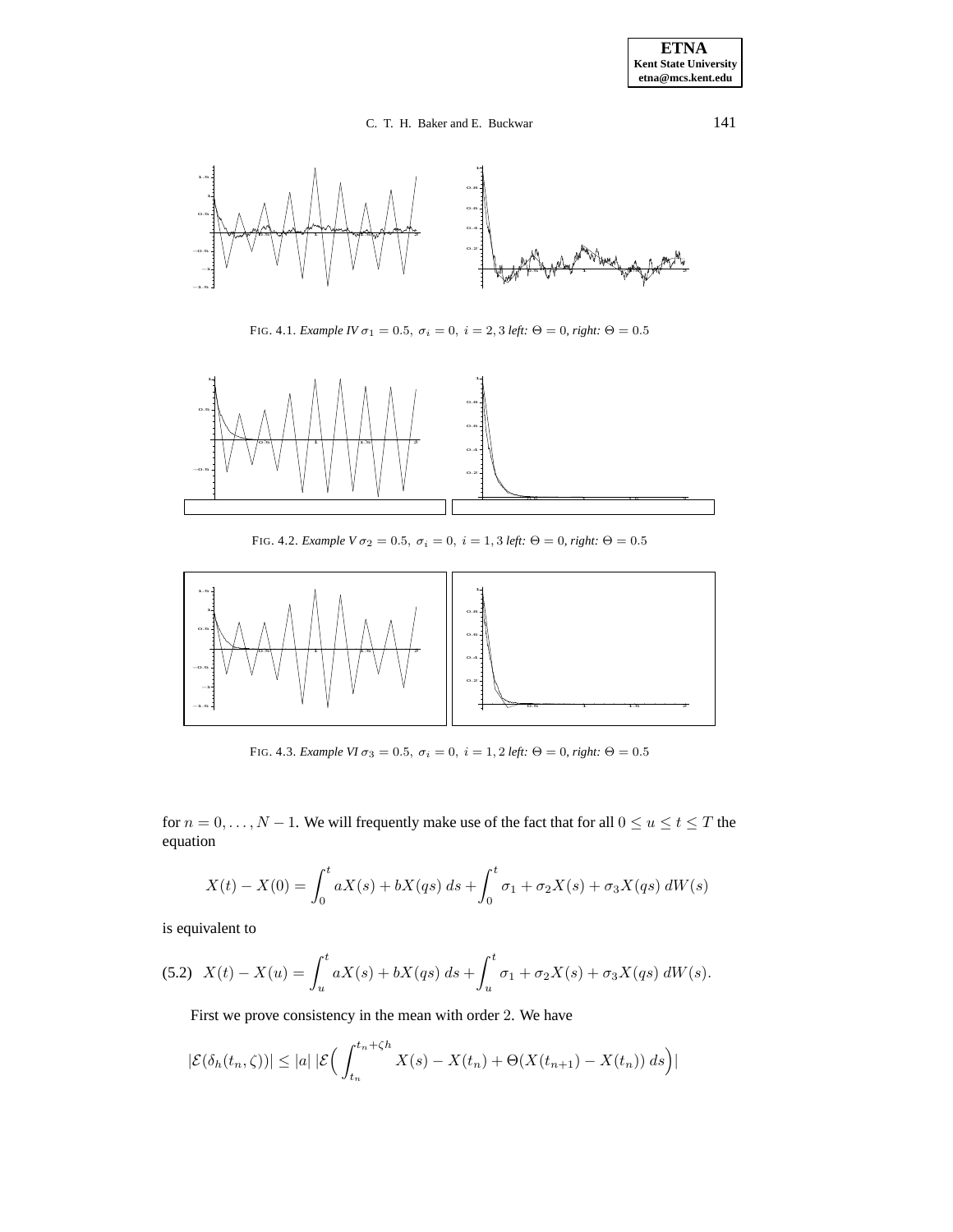

FIG. 4.4. *A path of the solution of* [\(4.3\)](#page-8-2) *with* (left)  $\sigma_2 = 0$  *and* (right)  $\sigma_2 = 0.1$ *.* 

<span id="page-11-0"></span>

<span id="page-11-1"></span>FIG. 4.5. *A path of the solution of* [\(4.3\)](#page-8-2) with (left)  $\sigma_2 = 0.3$  *and* (right)  $\sigma_2 = 0.5$ *.* 

$$
+ |b| \, |\mathcal{E}\Big(\int_{t_n}^{t_n+\zeta h} X(qs) - X(qt_n) + \Theta(X(qt_{n+1}) - X(qt_n))\,ds\Big)|.
$$

Invoking [\(5.2\)](#page-10-3), as well as Lemma [2.4,](#page-5-3) we obtain

$$
|\mathcal{E}(\delta_h(t_n, \zeta))| \le |a| \mathcal{E} \Big\{ \int_{t_n}^{t_n + \zeta h} \int_{t_n}^s |aX(u) + bX-qu)| \, du \, ds \Big\}+ |a| \Theta \mathcal{E} \Big\{ \int_{t_n}^{t_n + \zeta h} \int_{t_n}^{t_{n+1}} |aX(u) + bX-qu)| \, du \, ds \Big\}+ |b| \mathcal{E} \Big\{ \int_{t_n}^{t_n + \zeta h} \int_{qt_n}^{qs} |aX(u) + bX-qu)| \, du \, ds \Big\}+ |b| \Theta \mathcal{E} \Big\{ \int_{t_n}^{t_n + \zeta h} \int_{qt_n}^{qt_{n+1}} |aX(u) + bX-qu)| \, du \, ds \Big\}< \le K \sqrt{2 K C_1(T)} \Big\{ \int_{t_n}^{t_n + \zeta h} \int_{t_n}^s du \, ds + \Theta \int_{t_n}^{t_n + \zeta h} \int_{t_n}^{t_{n+1}} du \, ds \Big\}+ \int_{t_n}^{t_n + \zeta h} \int_{qt_n}^{qs} du \, ds + \Theta \int_{t_n}^{t_n + \zeta h} \int_{qt_n}^{qt_{n+1}} du \, ds \Big\}= K \sqrt{2 K C_1(T)} (\frac{\zeta^2}{2} (1 + q) + \zeta \Theta (1 + q)) h^2,
$$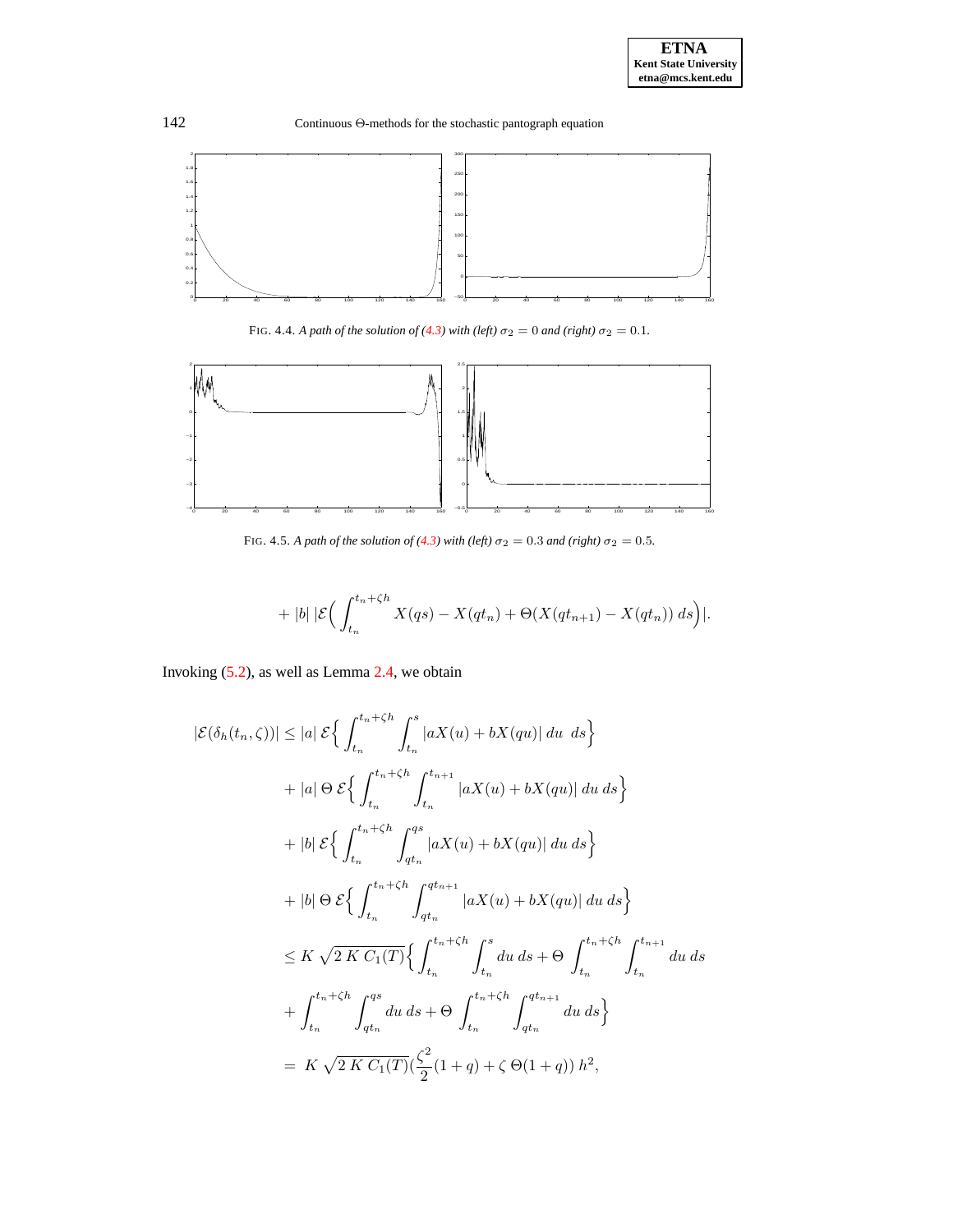

FIG. 4.6. *A path of the solution of* [\(4.4\)](#page-9-4) with  $q = 0.1$  *and* (left)  $\sigma_2 = 0$  *and* (right)  $\sigma_2 = 0.5$ *.* 

<span id="page-12-0"></span>

FIG. 4.7. A path of the solution of [\(4.4\)](#page-9-4) with  $q = 0.3$  and (left)  $\sigma_2 = 0$  and (right)  $\sigma_2 = 0.5$ .



FIG. 4.8. *A path of the solution of* [\(4.4\)](#page-9-4) *with*  $q = 0.6$  *and* (left)  $\sigma_2 = 0$  *and* (right)  $\sigma_2 = 0.5$ *.* 



FIG. 4.9. *A path of the solution of* [\(4.4\)](#page-9-4) *with*  $q = 0.9$  *and* (*left*)  $\sigma_2 = 0$  *and* (*right*)  $\sigma_2 = 0.5$ *.* 

<span id="page-12-1"></span>with  $C_1(T)$  and K given in [\(2.4\)](#page-4-2). With

$$
C_3(T,\zeta) := K \sqrt{2 \, K \, C_1(T)} \big( \frac{\zeta^2}{2} (1+q) + \zeta \, \Theta(1+q) \big)
$$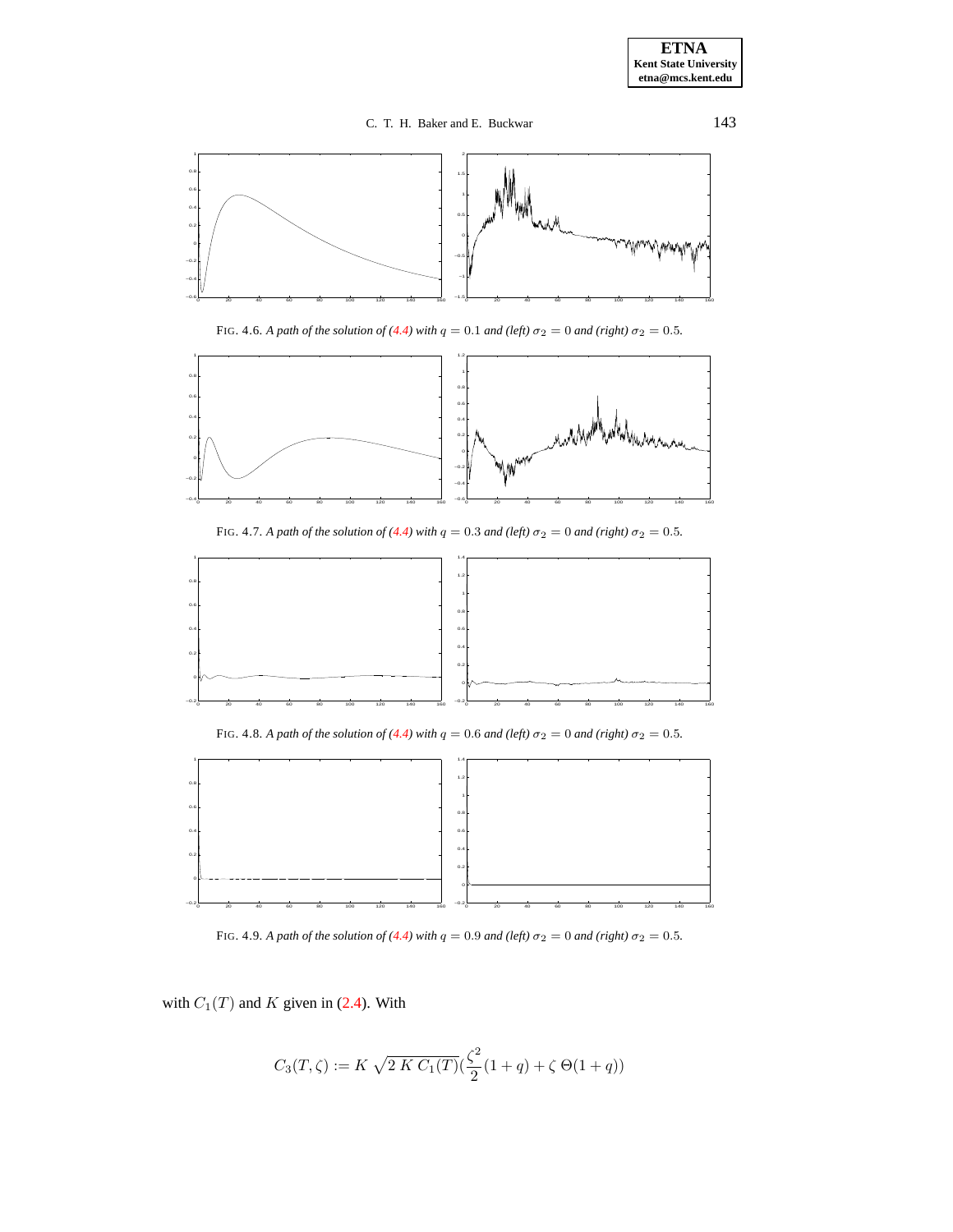the preceding calculations can be expressed as

<span id="page-13-0"></span>(5.3) 
$$
|\mathcal{E}(\delta_h(t_n,\zeta))| \leq C_3(T,\zeta) h^2,
$$

yielding

$$
\sup_{\zeta \in (0,1]} |\mathcal{E}(\delta_h(t_n,\zeta))| \leq C_3(T,1) h^2,
$$

which proves (a). Now we prove (b) consistency in the mean-square with order 1. For ease of exposition we abbreviate

$$
f(s) = a (X(s) - X(t_n) - \Theta(X(t_{n+1}) - X(t_n)))
$$
  
+ b (X(qs) - X(qt\_n) - \Theta(X(qt\_{n+1}) - X(qt\_n))),  

$$
g(s) = \sigma_2 (X(s) - X(t_n)) + \sigma_3 (X(qs) - X(qt_n)).
$$

We use the Hölder inequality, Schwartz inequality for integrals,  $2ab \le a^2+b^2$ ,  $(a+b)^2 \le a$  $2(a^2 + b^2)$  and [\(2.4\)](#page-4-2). We have:

$$
\mathcal{E}|\delta_h(t_n,\zeta)|^2 \leq \mathcal{E}\left(\int_{t_n}^{t_n+\zeta h}|f(s)|\,ds\right)^2 + \mathcal{E}\left(\int_{t_n}^{t_n+\zeta h}|g(s)|\,dW(s)\right)^2
$$
  
+2\mathcal{E}\left(\int\_{t\_n}^{t\_n+\zeta h}|f(s)|\,ds\right) \times \left(\int\_{t\_n}^{t\_n+\zeta h}|g(s)|\,dW(s)\right)  
\leq \mathcal{E}\left(\int\_{t\_n}^{t\_n+\zeta h}|f(s)|\,ds\right)^2 + \int\_{t\_n}^{t\_n+\zeta h}\mathcal{E}|g(s)|^2\,ds  
+2\left(\mathcal{E}\left(\int\_{t\_n}^{t\_n+\zeta h}|f(s)|\,ds\right)^2\right)^{1/2} \times \left(\int\_{t\_n}^{t\_n+\zeta h}\mathcal{E}|g(s)|^2\,ds\right)^{1/2}  
\leq 2\mathcal{E}\left(\int\_{t\_n}^{t\_n+\zeta h}|f(s)|\,ds\right)^2 + 2\int\_{t\_n}^{t\_n+\zeta h}\mathcal{E}|g(s)|^2\,ds  
\leq 2\,h\int\_{t\_n}^{t\_n+\zeta h}\mathcal{E}|f(s)|^2\,ds + 2\int\_{t\_n}^{t\_n+\zeta h}\mathcal{E}|g(s)|^2\,ds.

By setting  $H = \max(|a|^2, |b|^2, |\sigma_2|^2, |\sigma_3|^2)$  and replacing  $f(s)$  and  $g(s)$ , we obtain

$$
\mathcal{E}|\delta_h(t_n,\zeta)|^2 \le H\Big\{8h\int_{t_n}^{t_n+\zeta h} \mathcal{E}\Big(|X(s)-X(t_n)|^2\Big) + \Theta^2 \mathcal{E}\Big(|X(t_{n+1})-X(t_n)|^2\Big) \n+ \mathcal{E}\Big(|X(qs)-X(qt_n)|^2\Big) + \Theta^2 \mathcal{E}\Big(|X(qt_{n+1})-X(qt_n)|^2\Big) ds \n+ 4 \int_{t_n}^{t_n+\zeta h} \mathcal{E}\Big(|X(s)-X(t_n)|^2\Big) + \mathcal{E}\Big(|X(qs)-X(qt_n)|^2\Big) ds \Big\} \n\le H\Big\{8h\int_{t_n}^{t_n+\zeta h} C_2(T)(s-t_n) + \Theta^2 C_2(T)(t_{n+1}-t_n)
$$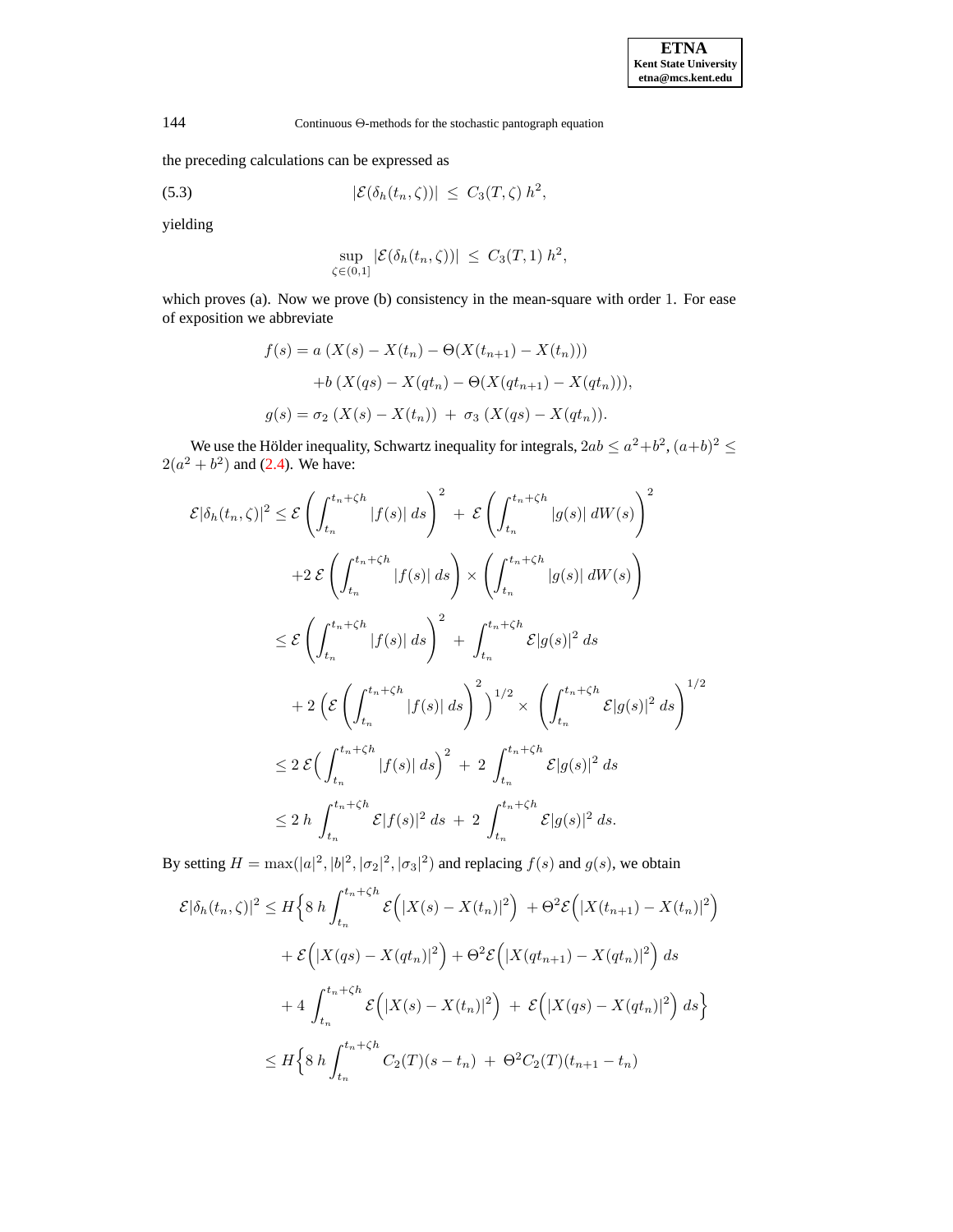+ 
$$
C_2(T)q(s - t_n)
$$
 +  $\Theta^2 q C_2(T)(t_{n+1} - t_n) ds$   
+  $4 \int_{t_n}^{t_n + \zeta h} C_2(T)(s - t_n) + q C_2(T)(s - t_n) ds$   
 $\leq 8 C_2(T) H(1 + q)(\zeta^2 + \Theta^2 \zeta) h^2.$ 

With  $C_4(T,\zeta) := 8 C_2(T) H(1+q)(\zeta^2 + \Theta^2 \zeta)$  we have

(5.4) 
$$
\mathcal{E}|\delta_h(t_n,\zeta)|^2 \leq C_4(T,\zeta) h^2,
$$

<span id="page-14-1"></span>which implies that

$$
\sup_{\zeta \in (0,1]} (\mathcal{E}|\delta_h(t_n,\zeta)|^2)^{\frac{1}{2}} \leq \sqrt{C_4(T,1)}h.\,\Box
$$

*Proof of Theorem [3.3](#page-7-0)*:

For 1. we follow  $[16]$ . The recurrence relation  $(3.4b)$  has a unique solution if and only if

$$
\Theta(a+b((n+1)q-n)_+)h \neq 1, \qquad n=0,1,...,
$$

where  $(x)_+ = 0$  if  $x \le 0$  and  $(x)_+ = x$  if  $x > 0$ . It is then not difficult to show, that [\(3.4b\)](#page-5-1) has a unique solution, when  $h < h^*$ .

2. By using  $(5.2)$  and  $(3.5)$ , adding and subtracting

$$
\int_{t_n}^{t_n+\zeta h} a(\Theta X(t_{n+1}) + (1-\Theta)X(t_n)) + b(\Theta X(qt_{n+1}) + (1-\Theta)X(qt_n)) ds + \int_{t_n}^{t_n+\zeta h} \sigma_1 + \sigma_2 X(t_n) + \sigma_3 X(qt_n) dW(s)
$$

and rearranging, we obtain for any point  $s_\ell \in S_{2N}$  with  $t_n < s_\ell \leq t_{n+1}$ , using the representation  $(3.3)$ 

(5.5) 
$$
\epsilon(t_n + \zeta h) = X(t_n + \zeta h) - \widetilde{X}(t_n + \zeta h)
$$

$$
= \epsilon(t_n) + \delta_h(t_n, \zeta) + U_h(t_n, \zeta),
$$

where

$$
U_h(t_n, \zeta) := \int_{t_n}^{t_n + \zeta h} a \left( \Theta(X(t_{n+1}) - \tilde{X}(t_{n+1}) + (1 - \Theta)(X(t_n) - \tilde{X}(t_n)) \right) ds
$$
  
(5.6) 
$$
+ \int_{t_n}^{t_n + \zeta h} b \left( \Theta(X(qt_{n+1}) - \tilde{X}(qt_{n+1}) + (1 - \Theta)(X(qt_n) - \tilde{X}(qt_n)) \right) ds
$$

$$
+ \int_{t_n}^{t_n + \zeta h} \sigma_2(X(t_n) - \tilde{X}(t_n)) + \sigma_3(X(qt_n) - \tilde{X}(qt_n)) dW(s).
$$

<span id="page-14-0"></span>Thus squaring, employing the conditional mean with respect to the  $\sigma$ -algebra  $\mathcal{A}_0$  and taking absolute values, we obtain

$$
\mathcal{E}(|\epsilon(t_n + \zeta h)|^2 |\mathcal{A}_0) \le \mathcal{E}(|\epsilon(t_n)|^2 |\mathcal{A}_0) + \underbrace{\mathcal{E}(|\delta_h(t_n, \zeta)|^2 |\mathcal{A}_0)}_{1)} + \underbrace{\mathcal{E}(|U_h(t_n, \zeta)|^2 |\mathcal{A}_0)}_{2)}
$$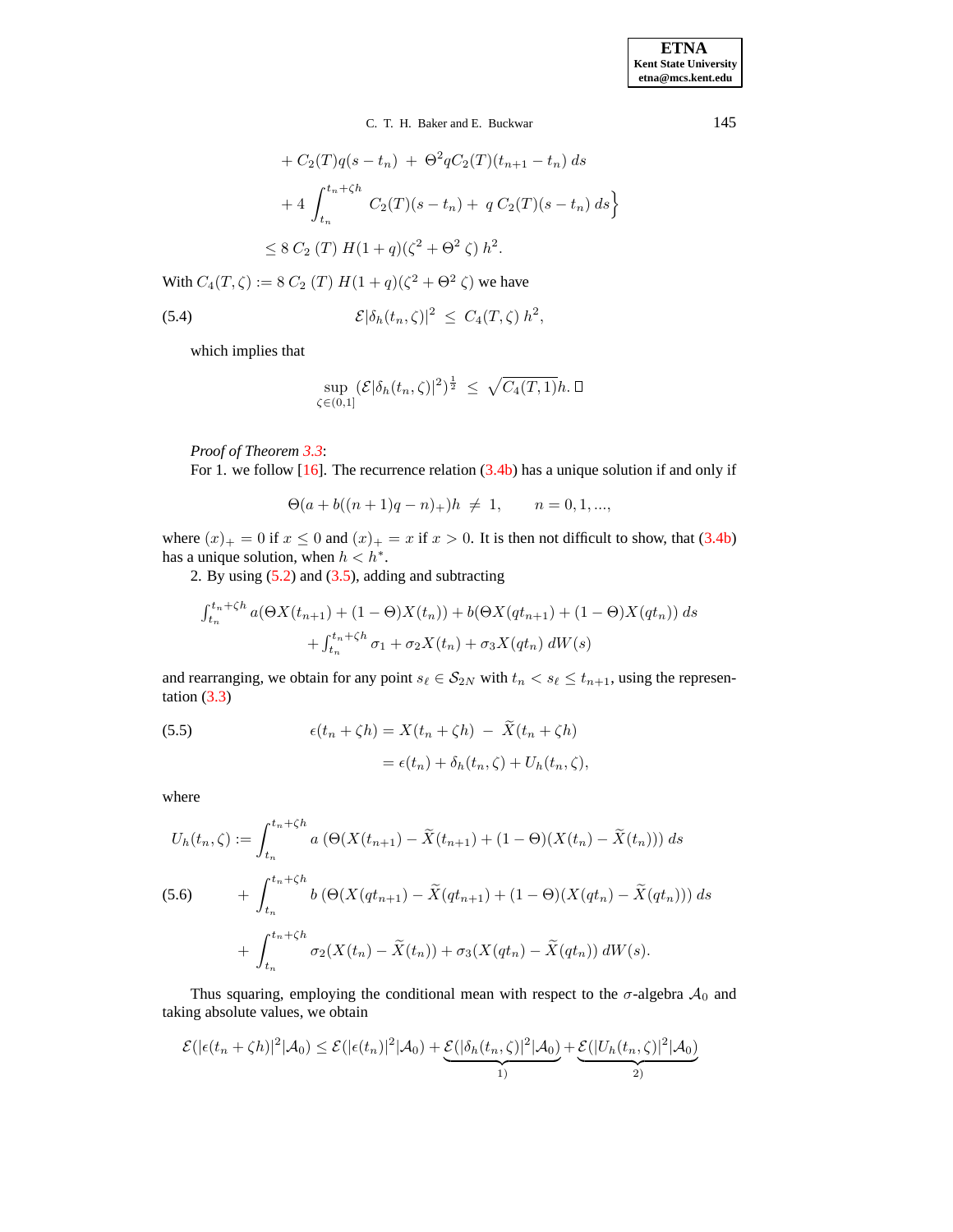146 Continuous Θ-methods for the stochastic pantograph equation

(5.7) 
$$
+ \underbrace{2 |\mathcal{E}(\delta_h(t_n,\zeta) \cdot \epsilon(t_n) | \mathcal{A}_0)}_{3)} + \underbrace{2 |\mathcal{E}(\delta_h(t_n,\zeta) \cdot U_h(t_n,\zeta) | \mathcal{A}_0)}_{4)} + \underbrace{2 |\mathcal{E}(\epsilon(t_n) \cdot U_h(t_n,\zeta) | \mathcal{A}_0)}_{5)}
$$

which holds almost surely.

We will now estimate the separate terms in  $(5.7)$  individually and in sequence; all the estimates hold almost surely. We will frequently use the Hölder inequality, the inequalities  $2 ab \le a^2 + b^2$  and  $(a + b)^2 \le 2a^2 + 2b^2$  and properties of conditional expectation. In the calculations the generic constant  $C(T, \zeta)$  appears frequently and may have different values. • For the term labelled 1) in  $(5.7)$  we have by  $(5.4)$ 

$$
\mathcal{E}(|\delta_h(t_n,\zeta)|^2|\mathcal{A}_0) = \mathcal{E}(\mathcal{E}(|\delta_h(t_n,\zeta)|^2|\mathcal{A}_{t_n})|\mathcal{A}_0) \leq C(T,\zeta) h^2.
$$

• For the term labelled 2) in  $(5.7)$  we have

$$
\mathcal{E}(|U_{h}(t_{n},\zeta)|^{2}|A_{0})
$$
\n
$$
\leq 2 \mathcal{E}\Big(\Big|\int_{t_{n}}^{t_{n}+\zeta h} a\left(\Theta(X(t_{n+1})-\tilde{X}(t_{n+1}))+(1-\Theta)(X(t_{n})-\tilde{X}(t_{n}))\right) ds|^{2}|A_{0}\Big)
$$
\n
$$
+ b\left(\Theta\left(X(qt_{n+1})-\tilde{X}(qt_{n+1})+(1-\Theta)(X(qt_{n})-\tilde{X}(qt_{n})))ds|^{2}|A_{0}\right)
$$
\n
$$
+ 2 \mathcal{E}\Big(\Big|\int_{t_{n}}^{t_{n}+\zeta h} \sigma_{2}(X(t_{n})-\tilde{X}(t_{n})) + \sigma_{3}(X(qt_{n})-\tilde{X}(qt_{n}))dW(s)|^{2}|A_{0}\Big)
$$
\n
$$
\leq 8 \zeta h \left\{\int_{t_{n}}^{t_{n}+\zeta h} |a|^{2} \Theta^{2} \mathcal{E}(|X(t_{n+1})-\tilde{X}(t_{n+1})|^{2}|A_{0}) ds + \int_{t_{n}}^{t_{n}+\zeta h} |a|^{2} (1-\Theta)^{2} \mathcal{E}(|X(t_{n})-\tilde{X}(t_{n})|^{2}|A_{0}) ds\right\}
$$
\n
$$
+ \int_{t_{n}}^{t_{n}+\zeta h} |b|^{2} \Theta^{2} \mathcal{E}(|X(qt_{n+1})-\tilde{X}(qt_{n+1})|^{2}|A_{0}) ds + \int_{t_{n}}^{t_{n}+\zeta h} |b|^{2} (1-\Theta)^{2} \mathcal{E}(|X(qt_{n})-\tilde{X}(qt_{n})|^{2}|A_{0}) ds\Big\}
$$
\n
$$
+ 4 \int_{t_{n}}^{t_{n}+\zeta h} |\sigma_{2}|^{2} \mathcal{E}(|X(t_{n})-\tilde{X}(t_{n})|^{2}|A_{0}) + |\sigma_{3}|^{2} \mathcal{E}(|X(qt_{n})-\tilde{X}(qt_{n})|^{2}|A_{0}) ds + |b|^{2} \Theta^{2} \mathcal{E}(|\epsilon(t_{n+1})|^{2}|A_{0}) + |b|^{2} (1-\Theta)^{2} \mathcal{E}(|\epsilon(t_{n})|^{2}|A_{0}) + |
$$

• For the term labelled 3) we have, due to properties of conditional expectation and [\(5.3\)](#page-13-0)

$$
2\left|\mathcal{E}(\delta_h(t_n,\zeta)\cdot\epsilon(t_n)\middle|\mathcal{A}_0\right)\right| \leq 2\mathcal{E}(|\mathcal{E}(\delta_h(t_n,\zeta)\middle|\mathcal{A}_{t_n})\big|\cdot|\epsilon(t_n)\big|\downarrow\mathcal{A}_0)
$$
  

$$
\leq 2\left(\mathcal{E}(|\mathcal{E}(\delta_h(t_n,\zeta)\middle|\mathcal{A}_{t_n})\big|^2\right)^{\frac{1}{2}}\cdot\left(\mathcal{E}(|\epsilon(t_n)|^2\middle|\mathcal{A}_0)\right)^{\frac{1}{2}}
$$
  

$$
\leq 2\left(\mathcal{E}(C(T,\zeta)\big)^2\right)^{\frac{1}{2}}\cdot\left(\mathcal{E}(|\epsilon(t_n)|^2\middle|\mathcal{A}_0)\right)^{\frac{1}{2}}
$$
  

$$
= 2\left(\mathcal{E}(C(T,\zeta)\big)^3\right)^{\frac{1}{2}}\cdot\left(h\mathcal{E}(|\epsilon(t_n)|^2\middle|\mathcal{A}_0)\right)^{\frac{1}{2}}
$$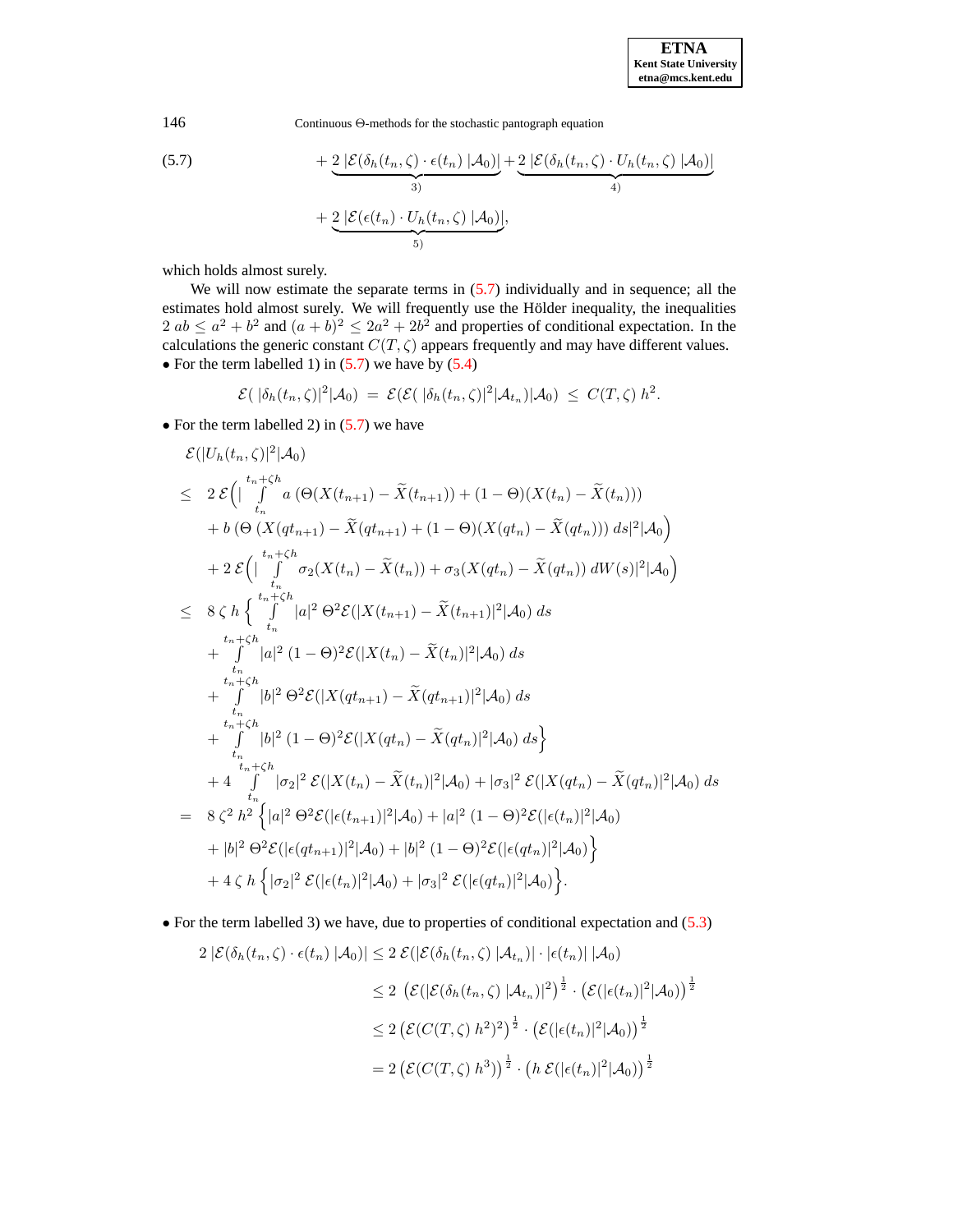## C. T. H. Baker and E. Buckwar 147

 $\leq C(T,\zeta) h^3 + h \mathcal{E}(|\epsilon(t_n)|^2 | \mathcal{A}_0).$ 

• For the term labelled 4) in [\(5.7\)](#page-14-0) we obtain, using [\(5.4\)](#page-14-1) and the calculations for term 2)

$$
2 |\mathcal{E}(\delta_h(t_n, \zeta) \cdot U_h(t_n, \zeta) | \mathcal{A}_0)|
$$
  
\n
$$
\leq 2 (\mathcal{E}(|\delta_h(t_n, \zeta)|^2 | \mathcal{A}_0))^\frac{1}{2} (\mathcal{E}(|U_h(t_n, \zeta)|^2 | \mathcal{A}_0))^\frac{1}{2}
$$
  
\n
$$
\leq \mathcal{E}(\mathcal{E}(|\delta_h(t_n, \zeta)|^2 | \mathcal{A}_{t_n}) | \mathcal{A}_0) + \mathcal{E}(|U_h(t_n, \zeta)|^2 | \mathcal{A}_0)
$$
  
\n
$$
\leq C(T, \zeta) h^2 + 8 \zeta^2 h^2 \left\{ |a|^2 \Theta^2 \mathcal{E}(|\epsilon(t_{n+1})|^2 | \mathcal{A}_0) + |a|^2 (1 - \Theta)^2 \mathcal{E}(|\epsilon(t_n)|^2 | \mathcal{A}_0) \right\}
$$
  
\n
$$
+ |b|^2 \Theta^2 \mathcal{E}(|\epsilon(qt_{n+1})|^2 | \mathcal{A}_0) + |b|^2 (1 - \Theta)^2 \mathcal{E}(|\epsilon(qt_n)|^2 | \mathcal{A}_0) \right\}
$$
  
\n
$$
+ 4 \zeta h \left\{ |\sigma_2|^2 \mathcal{E}(|\epsilon(t_n)|^2 | \mathcal{A}_0) + |\sigma_3|^2 \mathcal{E}(|\epsilon(qt_n)|^2 | \mathcal{A}_0) \right\}.
$$

• For the term labelled 5) in [\(5.7\)](#page-14-0) we have

$$
2 | \mathcal{E}(\epsilon(t_n) \cdot U_h(t_n, \zeta) | \mathcal{A}_0 ) |
$$
  
\n
$$
\leq 2 \mathcal{E}(|\mathcal{E}(U_h(t_n, \zeta) | \mathcal{A}_{t_n})| \cdot |\epsilon(t_n)| | \mathcal{A}_0 )
$$
  
\n
$$
\leq 2 \zeta h \left\{ |a| \Theta \mathcal{E}(|\epsilon(t_{n+1})| \cdot |\epsilon(t_n)| | \mathcal{A}_0) + |a| (1 - \Theta) \mathcal{E}(|\epsilon(t_n)|^2 | \mathcal{A}_0) \right\}
$$
  
\n
$$
+ |b| \Theta \mathcal{E}(|\epsilon(qt_{n+1})| \cdot |\epsilon(t_n)| | \mathcal{A}_0) + |b| (1 - \Theta) \mathcal{E}(|\epsilon(qt_n)| \cdot |\epsilon(t_n)| | \mathcal{A}_0) \right\}
$$
  
\n
$$
\leq |a| \Theta \zeta h \left\{ 2 \left( \mathcal{E}(|\epsilon(t_{n+1})|^2 | \mathcal{A}_0) \right)^{\frac{1}{2}} \cdot (\mathcal{E}(|\epsilon(t_n)|^2 | \mathcal{A}_0))^{\frac{1}{2}} \right\}
$$
  
\n
$$
+ 2 |a| (1 - \Theta) \zeta h \mathcal{E}(|\epsilon(t_n)|^2 | \mathcal{A}_0) \right\}
$$
  
\n
$$
+ |b| \Theta \zeta h \left\{ 2 \left( \mathcal{E}(|\epsilon(qt_{n+1})|^2 | \mathcal{A}_0) \right)^{\frac{1}{2}} \cdot (\mathcal{E}(|\epsilon(t_n)|^2 | \mathcal{A}_0))^{\frac{1}{2}} \right\}
$$
  
\n
$$
+ |b| (1 - \Theta) \zeta h \left\{ 2 \left( \mathcal{E}(|\epsilon(qt_n)|^2 | \mathcal{A}_0) \right)^{\frac{1}{2}} \cdot (\mathcal{E}(|\epsilon(t_n)|^2 | \mathcal{A}_0))^{\frac{1}{2}} \right\}
$$
  
\n
$$
\leq |a| \Theta \zeta h \mathcal{E}(|\epsilon(t_{n+1})|^2 | \mathcal{A}_0) \right\}
$$
  
\n
$$
+ \zeta h (|a| \Theta + 2 |a| (1 - \Theta) + |b| \Theta + |b| (1 - \Theta) ) \math
$$

Combining these results, we obtain

<span id="page-16-0"></span>
$$
\mathcal{E}(|\epsilon(t_n + \zeta h)|^2 | \mathcal{A}_0)
$$
  
\n
$$
\leq (16 \zeta^2 h^2 |a|^2 \Theta^2 + |a| \Theta \zeta h) \mathcal{E}(|\epsilon(t_{n+1})|^2 | \mathcal{A}_0)
$$
  
\n(5.8) + (1 + 16 \zeta^2 h^2 |a|^2 (1 - \Theta)^2 + 8 \zeta h |\sigma\_2|^2 + h  
\n+ h (|a| \Theta + 2 |a| (1 - \Theta) + |b| \Theta + |b| (1 - \Theta)) )\mathcal{E}(|\epsilon(t\_n)|^2 | \mathcal{A}\_0)  
\n+ (16 \zeta^2 h^2 |b|^2 \Theta^2 + |b| \Theta \zeta h) \mathcal{E}(|\epsilon(qt\_{n+1})|^2 | \mathcal{A}\_0)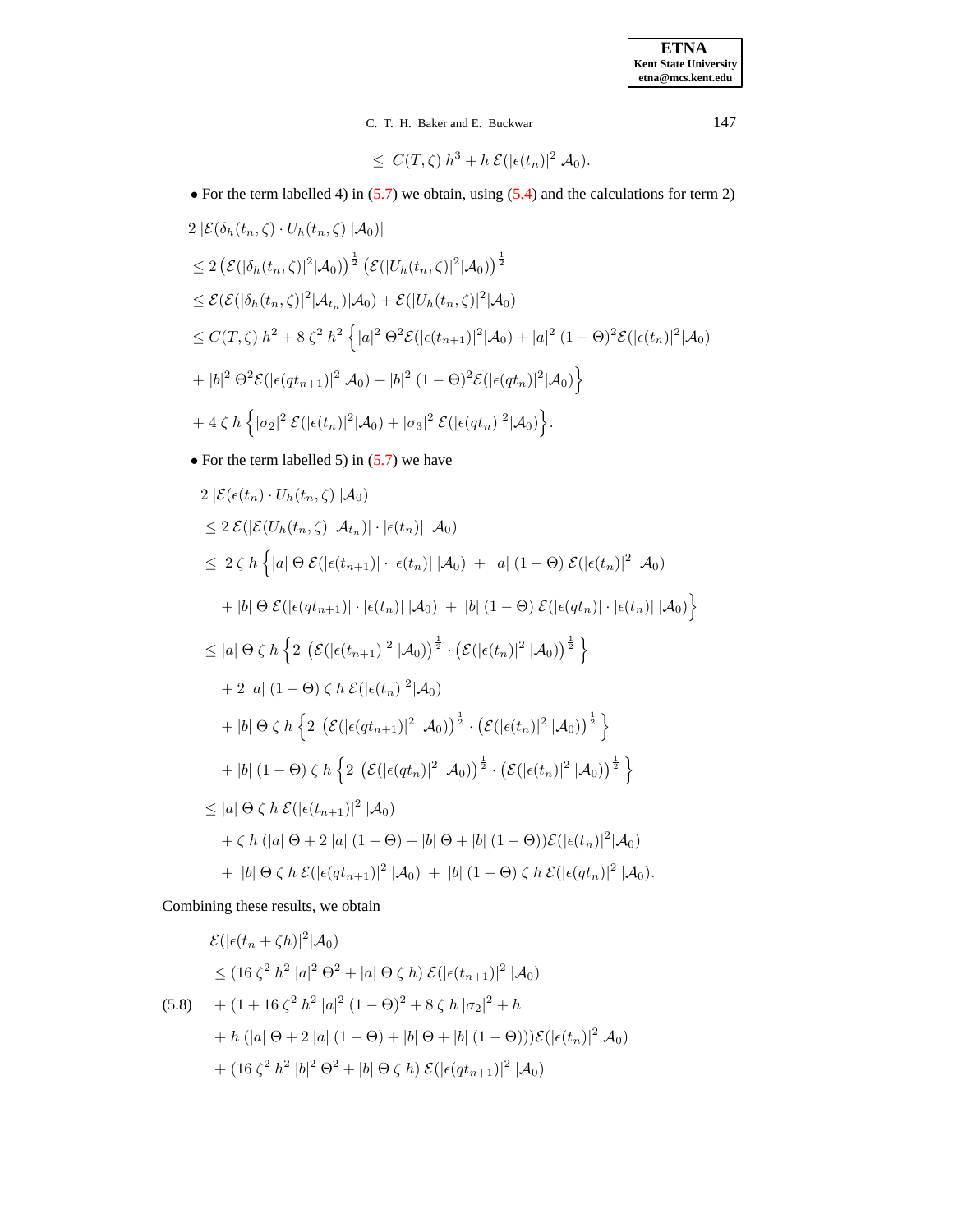+ 
$$
(16 \zeta^2 h^2 |b|^2 (1-\Theta)^2 + 8 \zeta h |\sigma_3|^2 + |b| (1-\Theta) \zeta h) \mathcal{E}(|\epsilon(q t_n)|^2 |\mathcal{A}_0)
$$
  
+  $C(T,\zeta) h^2 + C(T,\zeta) h^3$ .

As  $h, \Theta < 1, \zeta \in (0, 1]$  and by setting  $a^* = \max(|a|, |a|^2)$  and  $b^* = \max(|b|, |b|^2)$ , we can obtain from  $(5.8)$  the estimate

<span id="page-17-0"></span>
$$
\mathcal{E}(|\epsilon(t_n + \zeta h)|^2 | \mathcal{A}_0)
$$
  
\n
$$
\leq 17 \zeta h a^* \Theta \mathcal{E}(|\epsilon(t_{n+1})|^2 | \mathcal{A}_0)
$$
  
\n(5.9) + (1 + \zeta h (1 + 18 a^\* (1 - \Theta) + 8 |\sigma\_2|^2 + a^\* \Theta + b^\*) )\mathcal{E}(|\epsilon(t\_n)|^2 | \mathcal{A}\_0)  
\n+ \zeta h 17 b^\* \Theta \mathcal{E}(|\epsilon(qt\_{n+1})|^2 | \mathcal{A}\_0)  
\n+ \zeta h (17 b^\* (1 - \Theta) + 8 |\sigma\_3|^2) \mathcal{E}(|\epsilon(qt\_n)|^2 | \mathcal{A}\_0) + C(T, \zeta) h^2.

Subsequent calculations involving the term  $\mathcal{E}(|\epsilon(qt_{n+1})|^2 | \mathcal{A}_0)$  depend on whether a)  $t_n \leq qt_{n+1} \leq t_{n+1}$  or b)  $qt_{n+1} < t_n$ .

$$
\bullet
$$
 Case a)

We set  $t_n + \zeta h = q t_{n+1}$  on the left hand side of [\(5.9\)](#page-17-0), solve for  $\mathcal{E}(|\epsilon(q t_{n+1})|^2 | \mathcal{A}_0)$ , and, using that  $\zeta \le q$  in this case, we obtain for  $0 < q h$  17  $b^* \Theta < 1$ 

<span id="page-17-1"></span>
$$
\mathcal{E}(|\epsilon(qt_{n+1})|^2 | \mathcal{A}_0)
$$
\n
$$
\leq \frac{1}{1 - q h 17 b^* \Theta} \left( 17 q h a^* \Theta \mathcal{E}(|\epsilon(t_{n+1})|^2 | \mathcal{A}_0) + (1 + q h (1 + 18 a^* (1 - \Theta) + 8 |\sigma_2|^2 + a^* \Theta + b^*) \right) \mathcal{E}(|\epsilon(t_n)|^2 | \mathcal{A}_0) + q h (17 b^* (1 - \Theta) + 8 |\sigma_3|^2) \mathcal{E}(|\epsilon(qt_n)|^2 | \mathcal{A}_0) + C(T, q) h^2 \right).
$$

Returning to [\(5.9\)](#page-17-0), we estimate  $\mathcal{E}(|\epsilon(qt_{n+1})|^2 \, |A_0)$  on the right hand side by [\(5.10\)](#page-17-1), which yields

$$
\mathcal{E}(|\epsilon(t_n + \zeta h)|^2 |\mathcal{A}_0)
$$
  
\n
$$
\leq 17 \zeta h a^* \Theta \mathcal{E}(|\epsilon(t_{n+1})|^2 |\mathcal{A}_0)
$$
  
\n
$$
+ (1 + \zeta h (1 + 18 a^* (1 - \Theta) + 8 |\sigma_2|^2 + a^* \Theta + b^*)) \mathcal{E}(|\epsilon(t_n)|^2 |\mathcal{A}_0)
$$
  
\n
$$
+ \zeta h \frac{17 b^* \Theta}{1 - q h 17 b^* \Theta} \left\{ 17 q h a^* \Theta \mathcal{E}(|\epsilon(t_{n+1})|^2 |\mathcal{A}_0)
$$
  
\n
$$
+ (1 + q h (1 + 18 a^* (1 - \Theta) + 8 |\sigma_2|^2 + a^* \Theta + b^*)) \mathcal{E}(|\epsilon(t_n)|^2 |\mathcal{A}_0)
$$
  
\n
$$
+ q h (17 b^* (1 - \Theta) + 8 |\sigma_3|^2) \mathcal{E}(|\epsilon(q t_n)|^2 |\mathcal{A}_0) + C(T, q) h^2 \right\}
$$
  
\n
$$
+ \zeta h (17 b^* (1 - \Theta) + 8 |\sigma_3|^2) \mathcal{E}(|\epsilon(q t_n)|^2 |\mathcal{A}_0) + C(T, \zeta) h^2.
$$

We write

<span id="page-17-2"></span>(5.11) 
$$
R_0 = 0 \quad \text{and} \quad R_k = \sup_{\substack{0 \le i < k \\ \zeta \in (0,1]}} \mathcal{E}\Big(|\epsilon(t_i + \zeta h)|^2 |\mathcal{A}_0\Big).
$$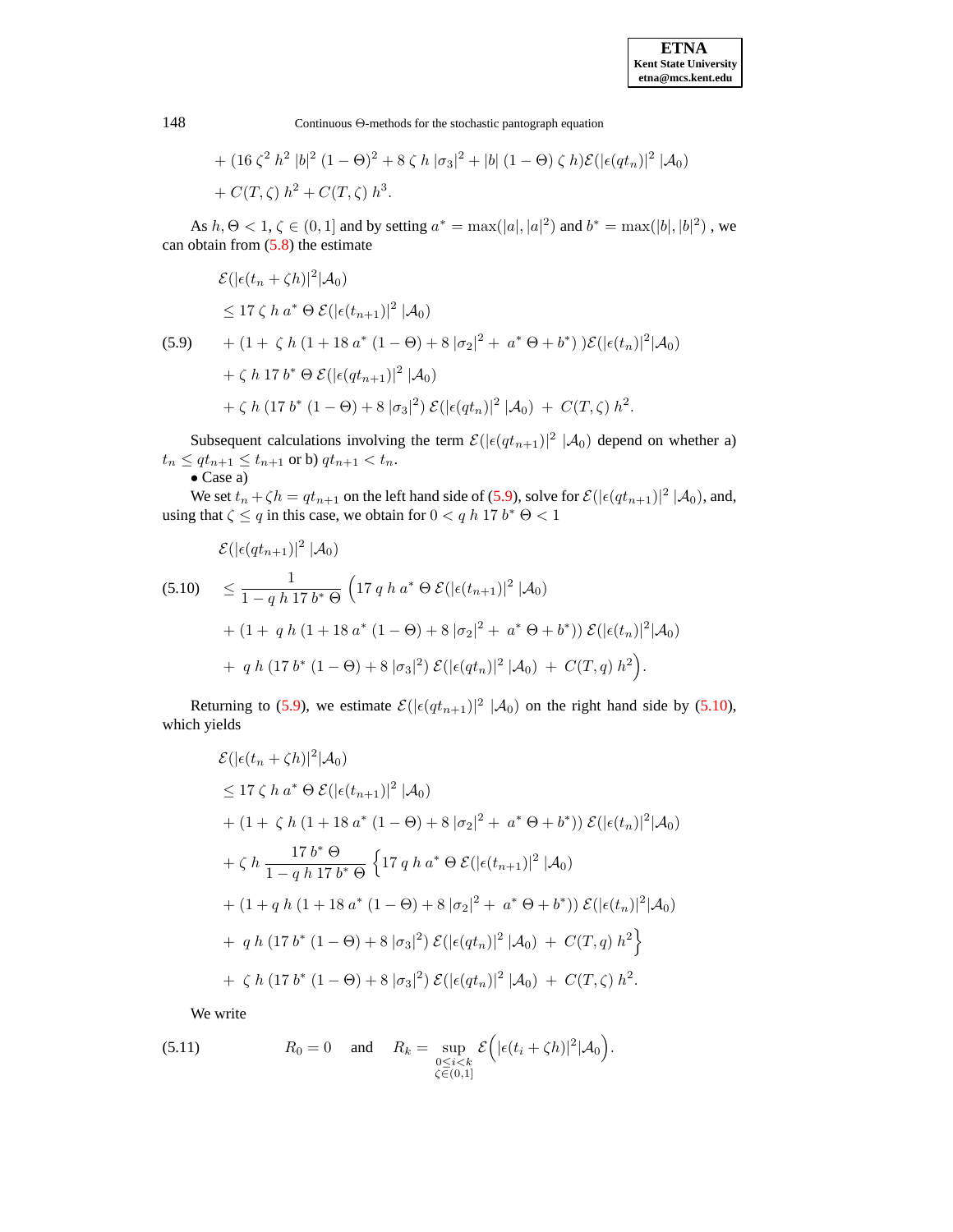# C. T. H. Baker and E. Buckwar 149

Thus

$$
R_{n+1} \frac{1 - h \, 17 \, \Theta(a^* + qb^*)}{1 - q \, h \, 17 \, b^* \, \Theta}
$$
  
\n
$$
\leq \left(1 + \frac{17 \, h \, b^* \, \Theta}{1 - q \, h \, 17 \, b^* \, \Theta}\right) R_n
$$
  
\n
$$
+ h \left(1 + \frac{17 \, b^* \, \Theta \, q \, h}{1 - q \, h \, 17 \, b^* \, \Theta}\right) \left((1 + 18 \, a^* \, (1 - \Theta) + 8 \, |\sigma_2|^2 + a^* \, \Theta + b^*) \, R_n
$$
  
\n
$$
+ (17 \, b^* \, (1 - \Theta) + 8 \, |\sigma_3|^2) \, R_n\right) + C(T, 1) \, h^2.
$$

Hence

$$
R_{n+1} \frac{1 - h \, 17 \, \Theta(a^* + qb^*)}{1 - q \, h \, 17 \, b^* \, \Theta}
$$
  
\$\leq \frac{1}{1 - q \, h \, 17 \, b^\* \, \Theta} \left\{ 1 + h \left( 1 + 18 \, (a^\* + b^\*) - 17 \, \Theta \left( a^\* + qb^\* \right) \right) \right\} R\_n + C(T, 1) \, h^2\$.

Provided that  $0 < h$  17  $\Theta(a^* + qb^*) < 1$  we get

<span id="page-18-0"></span>
$$
R_{n+1}
$$
\n
$$
\leq \frac{1}{1 - h \ 17 \ \Theta(a^* + qb^*)}
$$
\n
$$
(5.12) \qquad \left\{ 1 + h \left( 1 + 18(a^* + b^*) - 17\Theta(a^* + qb^*) + 8(|\sigma_2|^2 + |\sigma_3|^2) \right) \right\} R_n
$$
\n
$$
+ \frac{1 - q h \ 17 b^* \ \Theta}{1 - h \ 17 \ \Theta(a^* + qb^*)} C(T, 1) \ h^2
$$
\n
$$
\leq \left\{ 1 + h \ \frac{1 + 18(a^* + b^*) + 8\left( |\sigma_2|^2 + |\sigma_3|^2 \right)}{1 - h \ 17 \ \Theta(a^* + qb^*)} \right\} R_n + C(T, 1) \ h^2.
$$

• Case b)

We derive from [\(5.9\)](#page-17-0) by using [\(5.11\)](#page-17-2), when  $0 < 17 h a^* \Theta < 1$ , that

<span id="page-18-1"></span>
$$
R_{n+1} (1 - 17 h a^* \Theta)
$$
  
\n
$$
\leq \left(1 + h(1 + 18(a^* + b^*) - 17 a^* \Theta + 8(|\sigma_2|^2 + |\sigma_3|^2)\right) R_n + C(T, 1)h^2,
$$
  
\n
$$
R_{n+1}
$$
  
\n
$$
\leq \frac{1 + h(1 + 18(a^* + b^*) - 17a^* \Theta + 8(|\sigma_2|^2 + |\sigma_3|^2))}{1 - 17 h a^* \Theta} R_n
$$
  
\n
$$
+ C(T, 1) h^2
$$
  
\n(5.13) 
$$
\leq \left\{1 + h \frac{1 + 18(a^* + b^*) + 8(|\sigma_2|^2 + |\sigma_3|^2)}{1 - 17 h a^* \Theta}\right\} R_n + C(T, 1)h^2.
$$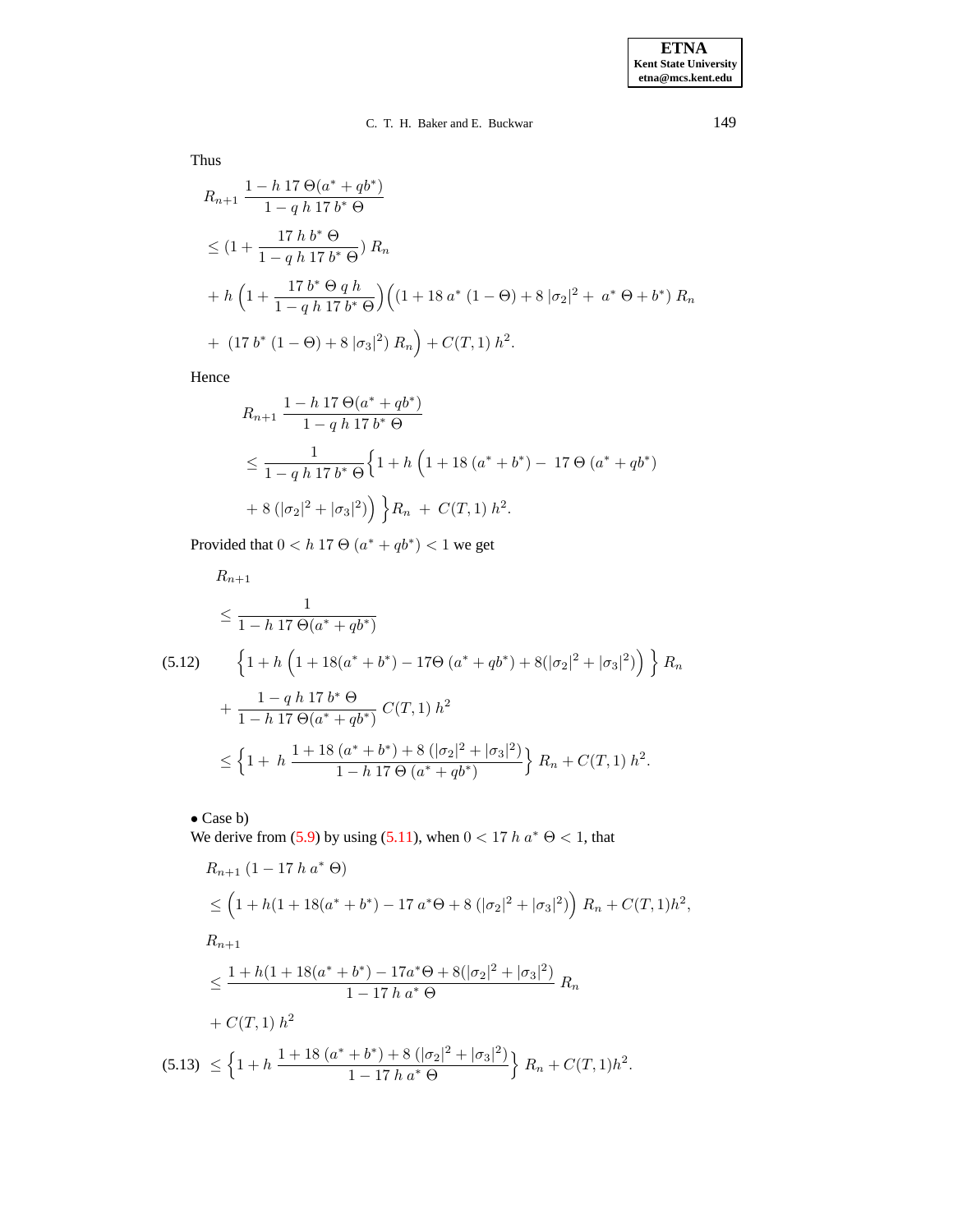.

150 Continuous Θ-methods for the stochastic pantograph equation

Now we take h such that  $h$  17  $\Theta$   $(a^* + qb^*) < L_1 < 1$  and  $h$  17  $a^*$   $\Theta < L_2 < 1$  and set

$$
M = \max_{i=1,2} \frac{1 + 18 (a^* + b^*) + 8 (|\sigma_2|^2 + |\sigma_3|^2)}{1 - L_i}
$$

Then we get from  $(5.12)$  and  $(5.13)$ 

$$
R_{n+1} \le (1 + h M) R_n + C(T, 1) h^2,
$$

and, by iterating and observing that  $h(n + 1) = t_{n+1} \leq T$ ,

$$
R_{n+1} \le (1 + Mh)^{n+1} R_0 + C(T, 1)h^2 \sum_{k=0}^{n} (1 + Mh)^k
$$
  
\n
$$
\le h \frac{C(T, 1)}{M} ((1 + Mh)^{n+1} - 1))
$$
  
\n
$$
\le h \frac{C(T, 1)}{M} (e^{Mh(n+1)} - 1) \le h \frac{C(T, 1)}{M} (e^{MT} - 1).
$$

From this the results of the theorem follow.  $\square$ 

#### **REFERENCES**

- <span id="page-19-10"></span><span id="page-19-7"></span>[1] L. ARNOLD, *Stochastic Differential Equations*: *Theory and Applications*, Wiley-Interscience, New York, 1974.
- [2] C. T. H. BAKER, *Retarded differential equations*, J. Comput. Appl. Math., 125 (2000), pp. 309–335.
- <span id="page-19-14"></span>[3] C. T. H. BAKER AND E. BUCKWAR, *Introduction to the numerical analysis of stochastic delay differential equations*, LMS J. Comput. Math., 3 (2000), pp. 315–335.
- <span id="page-19-11"></span><span id="page-19-4"></span>[4] C. T. H. BAKER, C. A. H. PAUL AND D. WILLE´, *Issues in the numerical solution of evolutionary delay differential equations*, Adv. Comput. Math., 3 (1995), pp. 171–196.
- [5] H. BRUNNER, *On the discretization of differential and Volterra integral equations with variable delay*, Preprint, 1995.
- <span id="page-19-13"></span>[6] K. BURRAGE AND T. TIAN, *The composite Euler method for stiff stochastic differential equations*, Preprint, 1999. Available online from http://www.maths.uq.edu.au/~kb/papers.html
- <span id="page-19-2"></span>[7] J. CARR AND J. DYSON, *The functional differential equation*  $y'(x) = ay(\lambda x) + by(x)$ , Proc. Roy. Soc. Edinburgh Sect. A, 74 (1974/75), pp. 165–174.
- <span id="page-19-12"></span>[8] J. M. C. CLARK, *The discretization of stochastic differential equations*: *a primer*, in Road Vehicle Systems and Related Mathematics; Proc. 2nd DMV-GAMM Workshop, Torino, H. Neunzert, ed., Teubner, Stuttgart, and Kluwer Academic Publishers, Amsterdam, 1987, pp. 163–179.
- [9] J. G. GAINES, *A basis for iterated stochastic integrals*, Math. Comput. Simulation, 38 (1995), pp.7–11.
- <span id="page-19-15"></span>[10] J. G. GAINES AND T. L. LYONS, *Variable step size control in the numerical solution of stochastic differential equations*, SIAM J. Appl. Math., 57 (1997), pp. 1455–1484.
- <span id="page-19-1"></span>[11] T. C. GARD, *Introduction to Stochastic Differential Equations*, Marcel-Dekker, New York and Basel, 1988.
- [12] L. FOX, D. F. MAYERS, J. R. OCKENDON AND A. B. TAYLER, *On a functional differential equation*, J. Inst. Math. Appl., 8 (1971), pp. 271–307.
- [13] A. ISERLES,*On the generalized pantograph functional-differential equation*, European J. Appl. Math., 4 (1993), pp. 1–38.
- <span id="page-19-5"></span><span id="page-19-3"></span>[14] A. ISERLES, *Exact and discretized stability of the pantograph equation*, DAMTP Technical Report 1996/NA10, University of Cambridge, 1996.
- [15] T. KATO AND J. B. MCLEOD, *The functional-differential equation*  $y'(x) = ay(\lambda x) + by(x)$ , Bull. Amer. Math. Soc., 77 (1971), pp. 891–937.
- <span id="page-19-6"></span>[16] Y. LIU, *On functional differential equations with proportional delays*, Ph.D. thesis, Department of Mathematics, Cambridge University, Cambridge, 1996.
- <span id="page-19-9"></span><span id="page-19-0"></span>[17] Y. LIU, *Numerical investigation of the pantograph equation*, Appl. Numer. Math., 24 (1997), pp. 309–317.
- [18] K. ITOˆ AND M. NISIO, *On stationary solutions of a stochastic differential equation*, J. Math. Kyoto Univ., 4  $(1964)$ , pp.  $1-75$ .
- <span id="page-19-8"></span>[19] I. KARATZAS AND S. E. SHREVE, *Brownian Motion and Stochastic Calculus*, Springer-Verlag, New York, 1991.